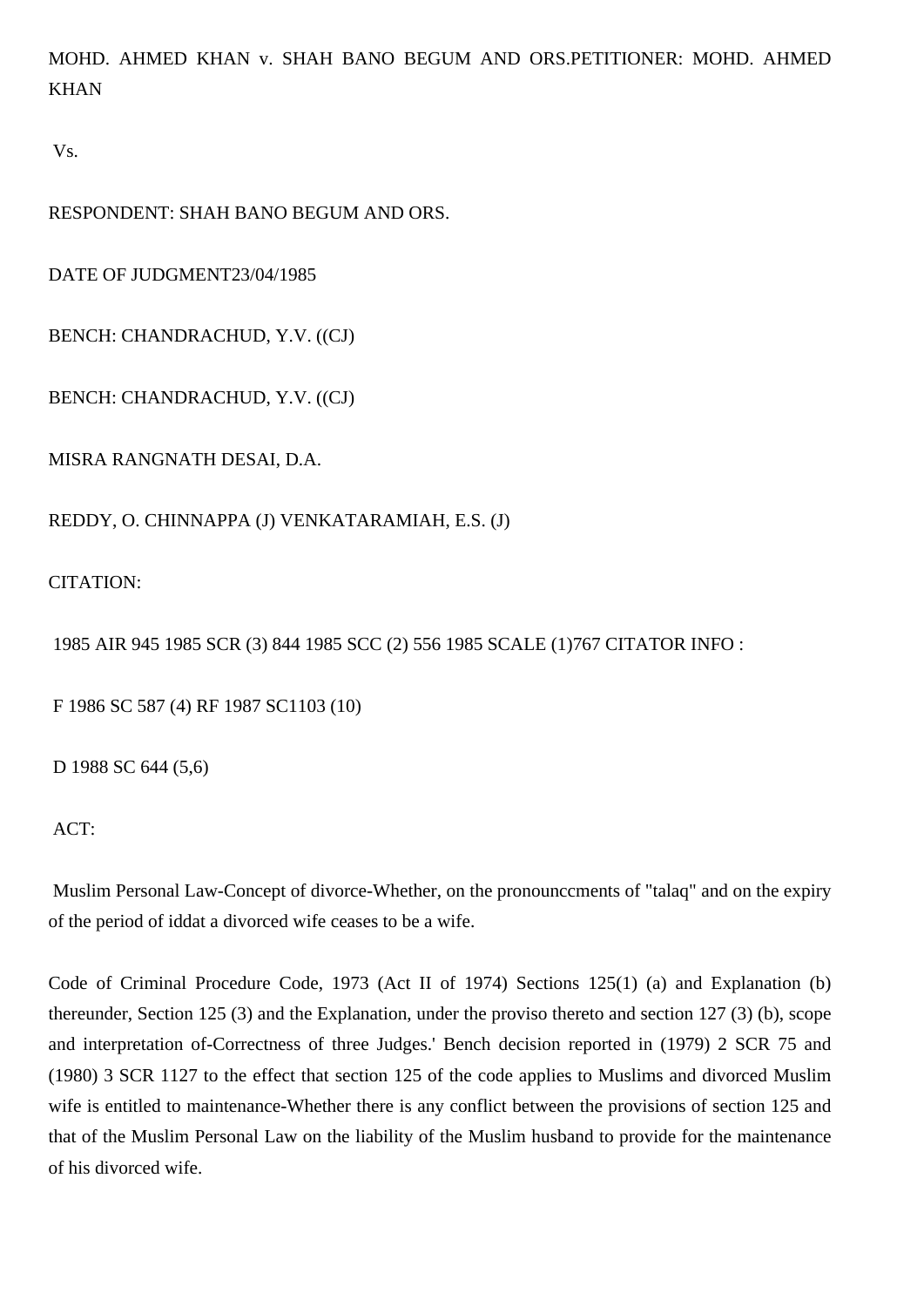Code of Criminal Procedure, 1973, section 127 (3) (b) read with section 2 of the Shariat Act XXVI of 1937-Whether section 127 (3) (b) debars payment of maintenance to a divorced wife, once the Mahar or dower is paid-Whether the liability of the husband to maintain a divorced wife is limited to the period of "iddat"

Nature of Mahr or dower-Whether Mehr is maintenance.

HEADNOTE: Under section 125 (1) (a), if any person, having sufficient means neglects or refuses to maintain his wife, unable to maintain herself, a Magistrate of the first class may, upon proof of such neglect or refusal order such person to make a monthly allowance for the maintenance of his wife at such monthly rate not exceeding five hundred rupees in the whole. Under Explanation (b) thereunder ' wife" includes a woman who has been divorced by, or has obtained a divorce from her husband and has not remarried. Under the explanation below sub section 3 of section 125, if a husband has contracted marriage with another woman or keeps a mistress it shall be considered to be a just ground for his wife's refusal to live with him. Keeping this in view, if in the trial arising out of an application made under section 125, and if the husband offers to maintain his wife on condition of living with him, the Magistrate may consider any of the grounds of the wife's refusal to live with her husband before ordering the maintenance. Under section 127 (3) (b), the Magistrate shall cancel the order passed by him under section 125, in favour of a woman who has been divorced by, or has obtained a divorce from her husband if the woman who has been divorced by her husband has received, whether before or after the date of the said order, the whole of the sum, which, under any customary or personal law applicable to the parties was payable on such divorce.

The appellant. who is an advocate by profession was married to the respondent in 1932. Three ions and two daughters were born of that marriage In 1975, the appellant drove the respondent out of the matrimonial home. In April 1978, the respondent filed a petition against the appellant under section 125 of the Code of Criminal Procedure, in the Court of the Judicial Magistrate (First class) Indore, asking for maintenance at the rate of Rs. 500 per month, in view of the professional income of the appellant which was about Rs. 60,000 per annum. On November 6, 1978, the appellant divorced the respondent by an irrevocable "talaq" and took up the defence that she had ceased to be his wife by reason of the divorce granted by him; that he was, therefore, under no obligation to provide maintenance for her; that he had already paid maintenance for her at the rate of Rs. 200 per month for about two years, and that, he had deposited a sum of Rs. 3,000 in the court by way of "dower or Mahr" during the period of "iddat". In August 1979, the Magistrate directed the appellant to pay a princely sum of Rs. 25 per month to the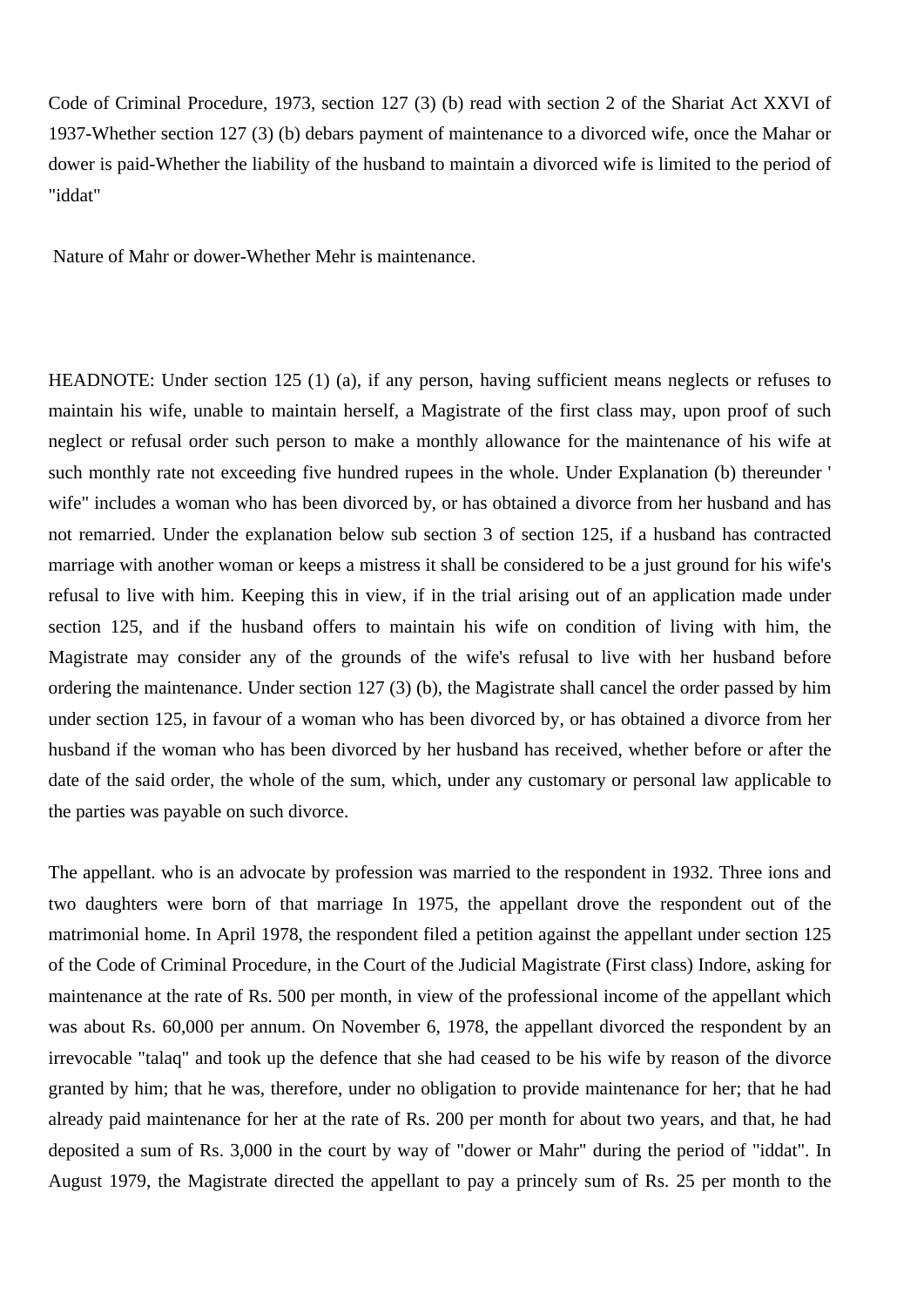respondent by way of maintenance. In a revisional application Sled by the respondent the High Court of Madhya Pradesh enhanced the amount of maintenance to Rs. 179.20 per month. Hence the appeal by special leave by the husband. The view taken in the earlier two three Judges' Benches of the Supreme Court presided over by Krishna Iyer, J. and reported in [1979] 2 SCR 75, and [1980] 3 SCR 1127, to the effect that section 125 of the Code applies to Muslims also and that therefore, the divorced Muslim wife is entitled to apply for maintenance was doubted, by the Bench consisting of Fazal Ali and Varadarajan, JJ., since in their opinion the said decisions required reconsideration by a larger Bench consisting of more than three judges as the decisions are not only in direct contravention of the plain and unambiguous language of section 127 (3) (b) of the Code which far from overriding the Muslim law on the subject protects and applies the same in case where a wife has been divorced by the husband and the dower specified has been paid and the period of iddat has been observed but also militates against the fundamental concept of divorce by the husband and its consequences under the Muslim law which has been expressly protected by section 2 of the Muslim Personal Law (Shariat) Application Act, 1937-an Act which was not noticed in the said two decisions.

## Dismissing the appeals, the Court  $\wedge$

 Held: (Per Chandrachud, C. J.) 1. The Judgments of the Supreme Court in Bai Tahira (Krishna lyer, J., Tulzapurkar, J. and Pathak, J.) and Fazlunbi (Krishna pyer, J, Chinnappa Reddy, J. and A.P. Sen, J.) are correct, except to the extent that the statement at page 80 of the report in Bal Tahira made in the context of section 127 (3) (b) namely, "payment of Mahr money, as a customary discharge is within the cognizance of that provision". Justice Krishna Lyre who spoke for the Court in both these cases, relied greatly on the teleological and schematic method of interpretation 90 as to advance the purpose of the law. These constructional techniques have their own importance in the interpretation of statutes meant to ameliorate the conditions of suffering sections of the society.A divorced Muslim wife is, therefore, entitled to apply for maintenance under section 125 of the Code. [865H, 866A-C]

 2.1 Clause (b) of the Explanation to section 125 (1) of the Code, which defines "wife" as including a divorced wife, contains no words of limitation to justify the exclusion of Muslim women from its scope. Wife, means a wife as defined, irrespective of the religion professed by her or by her husband. Therefore, a divorced Muslim woman so long as she has not married, is a wife for the purpose of section 125. [855A-B: 854B]

 2.2 Under section 488 of the Code of 1898, the wife's right to maintenance depended upon the continuance of her married status. Therefore, that right could be defeated by the husband by divorcing her unilaterally as under the Muslim Personal Law, or by obtaining a decree of divorce against her under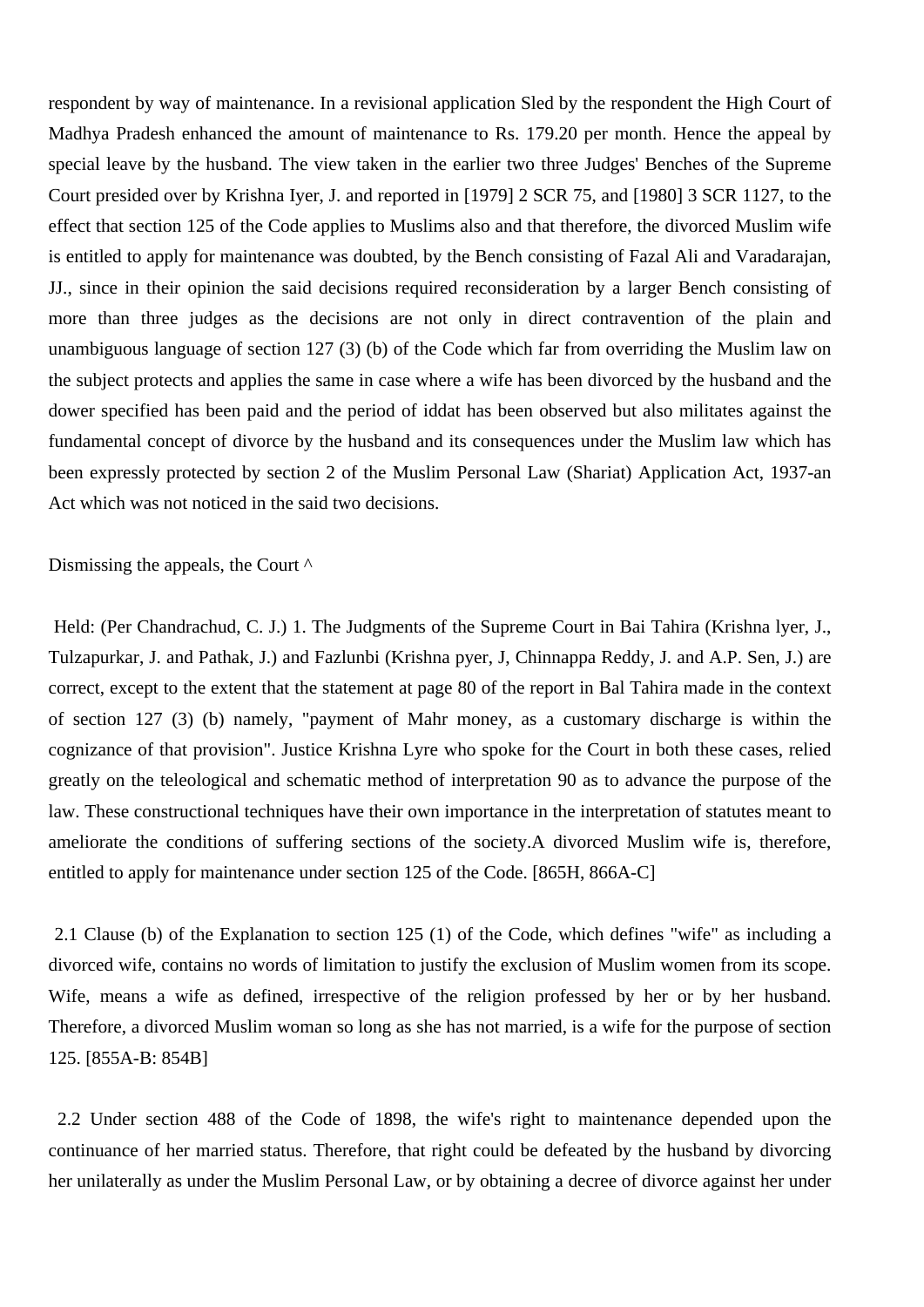the other systems of law. It was in order to remove this hardship that the Joint Committee recommended that the benefit of the provisions regarding maintenance should be extended to a divorced woman, so long as she has not re married after the divorce. That is the genesis of clause (b) of the Explanation to section 125 (I). Section 125 of the Code is truly secular in character. Section 125 was enacted in order to provide a quick and summary remedy to a class of persons who are unable to maintain themselves. Whether the spouses are Hindus or Muslims, Christians or Parsis, Pagans or Heathens, is wholly irrelevant in the application of these-provisions. The reason for this is axiomatic, in the sense that section 125 is a part of the Code of Criminal Procedure not of the Civil Laws which define and govern the rights and obligations of the parties belonging to particular relations, like the Hindu Adoptions and Maintenance Act, The Shariat, or the Parsi Matrimonial Act. It would make no difference as to what ii the religion professed by the neglected wife, child or parent. [834D-E: 855E-G]

 2.3 Neglect by a person of sufficient means to maintain these and the inability of these persons to maintain themselves are the objective criteria which determine the applicability of section 125. Such provisions, which are essentially of a prophylactic nature, cut across the barriers of religion. True that they do not supplant the personal law of the parties but, equally, the religion professed by the parties or the state of the personal law by which they are governed, cannot have any repercussion on the applicability of such laws unless, within the framework of the Constitution, their application is restricted to a defined category of religious groups or classes The liability imposed by section 125 to maintain close relatives who are indigent is founded upon the individuals' obligation to the society t a prevent vagrancy and destitution. That is the moral edict of the law and morality cannot be clubbed With relation.

 [834G-Hl That the right conferred by section 125 can be exercised irrespective of the personal law of the parties, is fortified, especially in regard to Muslims, by the provision contained in the Explanation to the second proviso to section 125 (3) of the Code. The explanation confers upon the wife the right to refuse to live with her husband if he contracts another marriage leave alone, three or four other marriages, which a Mohammedan may have under the Islamic law. Further it shows unmistakably, that section 125 overrides the personal law, if there is any conflict between the two [836B-C,F-G]

 Jagir Kaur v. Jaswant Singh, [1964] 2 SCR 73,84, Nanak Chand v. Shri Chandra Kishore Agarwala, 11970] I SCR 56C applied.

 3.1 The contention that, according to Muslim Personal Law the husband's liability to provide for the maintenance of his divorced wife is limited to the period of iddat. despite the fact that she is unable to maintain herself cannot be accepted, since that law does not contemplate or countenance the situation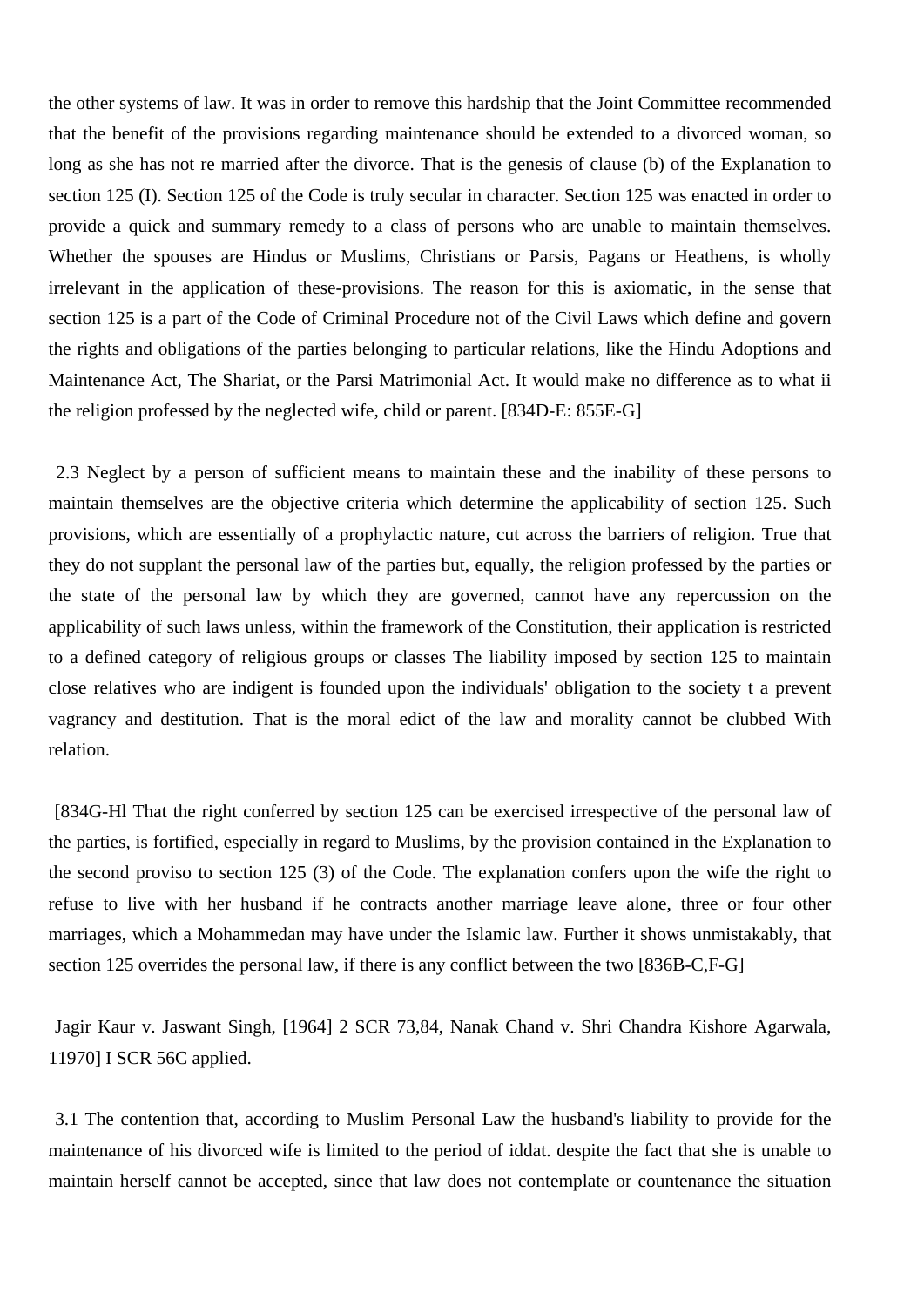envisaged by section 125 of the Code. Whether a husband is liable to maintain his wife, which includes a divorced wife, in all circumstances, and at all events is not the subject matter of section 125. Section 125 deals with cases in which a person who is possessed of sufficient means neglects or refuses to maintain amongst others, his wife who is unable to maintain herself. [838H, 851A-B]

 3.2 One must have regard to the entire conspectus of the Muslim Personal Law in order to determine the extent, both in quantum and in duration, of the husband's liability to provide for the maintenance of an indigent wife who has been divorced by him. Under that law, the husband is bound to pay Mahr to the wife as a mark of respect to her. True, that he may settle any amount he likes by way of dower upon his wife, which cannot be less than 10 Dirhams which is equivalent to three or four rupees. But one must have regard to the realities of life. Mahr is a mark of respect to the wife. The sum settled by way of Mahr is generally expected to take care of the ordinary requirements of the wife, during the marriage and after. But these provisions of the Muslim Personal Law do not countenance cases in which the wife is unable to maintain herself after the divorce. The application of those statements of law to the contrary in text-books on Muslim Law must be restricted to that class of cases, in which there is no possibility of vagrancy or destitution arising out of the indigence of the divorced wife. [858D-G]

 3.3 The true position is that, if the divorced wife is able to maintain herself, the husband's liability to provide maintenance for her ceases with the expiration of the period of iddat. If she is unable to maintain herself, she is entitled to take recourse to section 125 of the Code. Thus there is no conflict between the provisions of section 125 and those of the Muslim Personal Law on the question of the Muslim husband's obligation to provide maintenance for a divorced wife who is unable to maintain herself. Aiyat No. 241 and 242 of 'the Holy Koran' fortify that the Holy Koran imposed an obligation on the Muslim husband to make provision for or to provide maintenance to the divorced wife. The contrary argument does less than justice to the teachings of Koran. [859C-D; 862C-D]

 3.4 Mahr is not the amount payable by the husband to the wife on divorce and therefore, does not fall within the meaning of section 127 (3) (b) of the Code and the facile answer of the All India Muslim Law Board that the Personal Law has devised the system of Mahr to meet the requirements of women and if a woman is indigent, she must look to her relations, including nephews and cousins, to support her is a most unreasonable view of law as well as of life. [863E-F, 866E-F]

 3.5 It is true under the Muslim Personal Law, the amount of Mahr is usually split into two parts, one of which is called 'prompt" which is payable on demand, and the other is called "deferred", which is payable on the dissolution of the marriage by death or by divorce. But, the fact that deferred Mahr is payable at the time of the dissolution of marriage, cannot justify that it is payable 'on divorce'. even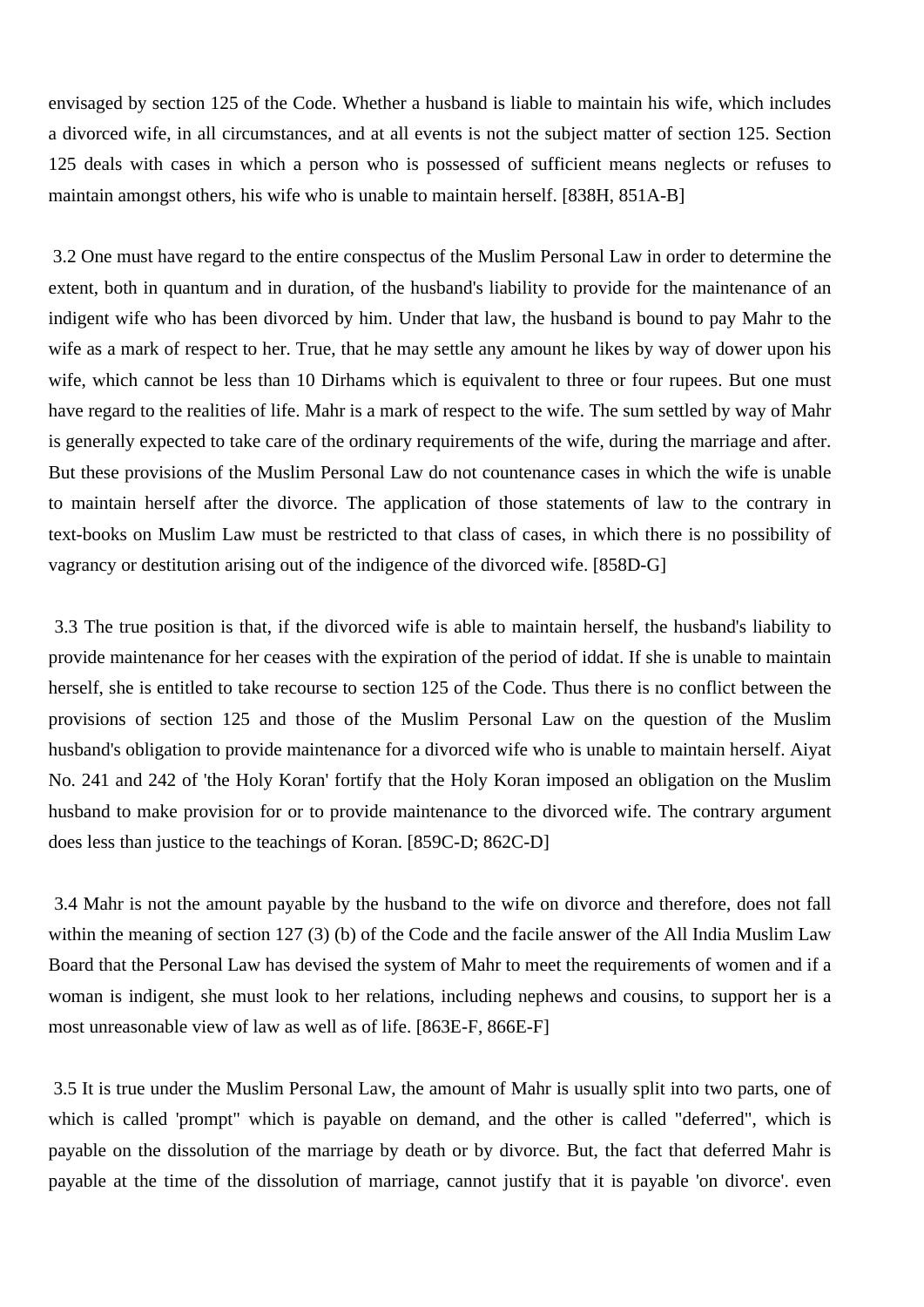assuming that, in a given case, the entire amount of Mahr is of the deferred variety payable on the dissolution of marriage by divorce, it cannot be said that it is an amount which is payable on divorce.

[863B-D] 3.6 Divorce may be a convenient or identifiable point of time at which the deferred amount has to be paid by the husband to the wife. But, the payment of the amount is not occasioned by the divorce, which is what is meant by the expression 'on divorce', which occurs in section 127 (3) (b) of the Code. If Mahr is an amount which the wife is entitled to receive from the husband in consideration of the marriage, that is the very opposite of the amount being payable in consideration of divorce. Divorce dissolves the marriage. Therefore. no amount which is payable in consideration of the marriage can possibly be described as an amount payable in consideration of divorce. The alternative premise that Mahr is an obligation imposed upon the husband as a mark of respect for the wife, is wholly detrimental to the stance that it is an amount payable to the wife on divorce.A man may marry a woman for love, looks, learning or nothing at all. And, he may settle a sum upon her as a mark of respect for her. But he does not divorce her as a mark of respect. Therefore, a sum payable to the wife out of respect cannot be a sum payable on divorce'. Thus, the payment of Mahr may be deferred to a future date as, for example, death or divorce. But, that does not mean that the payment of the deferred dower is occasioned by these events. [863D-G]

 Similarly, the provision contained in section 127 (3) (b) may have been introduced because of the misconception that dower is an amount payable 'on divorce.' But, that again cannot convert an amount payable as a mark of respect for the wife into an amount payable on divorce. [863H] Hamira Bibi v. Zubaida Bibi, 43 Indian Appeal 294; Syed Sabir Hussain v. Farzand Hasan, 65 Indian Appeal 119 and 127 referred to. OBSERVATION

 (Article 44 of our Constitution has remained a dead letter. There is no evidence of any official activity for framing a common civil code for the country.A common Civil Code will help the cause of national integration by removing disparate loyalties to laws which have conflicting ideologies. It is the State which incharged with the duty of securing a uniform civil code for the citizens of the country and, unquestionably, it has the legislative competence to do so.A beginning has to be made if the Constitution is to have any meaning. Inevitably, the role of the reformer has to be assumed by the courts because, it is beyond the endurance of sensitive minds to allow injustice to be suffered when it is so palpable. But piecemeal attempts of courts to bridge the gap between personal laws cannot take the place of a common Civil Code. Justice to all is a far more satisfactory way of dispensing justice than justice from case to case.)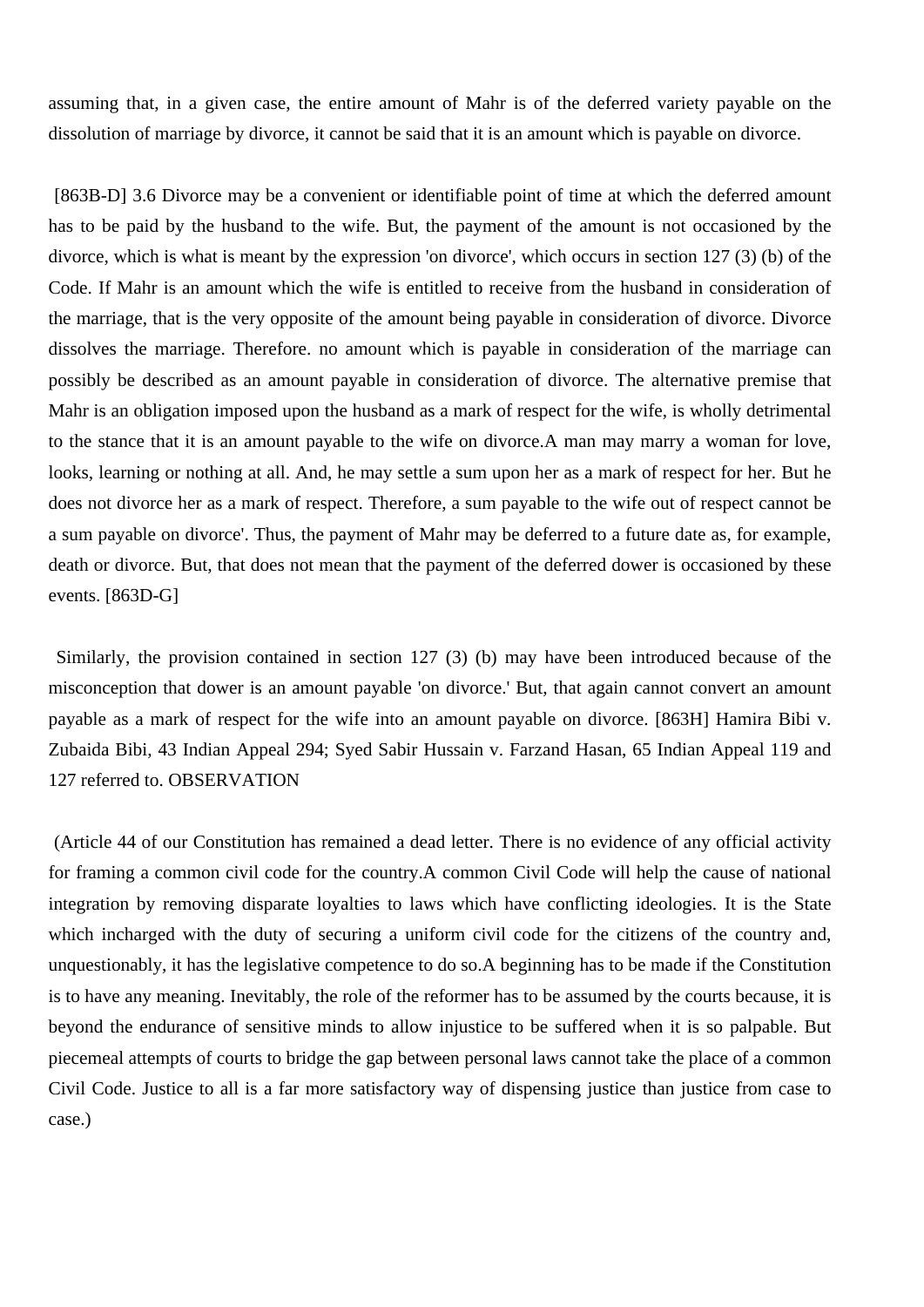JUDGMENT: CRIMINAL APPELLATE JURISDICTION: Criminal Appeal No. 103 of 1981.

From the Judgment and Order dated 1. 7. 1980 of the Madhya Pradesh High Court in Crl. Revision No. 320 of 1979.

P. Govindan Nair, Ashok Mahajan, Mrs. Kriplani, Ms. Sangeeta and S.K Gambhir for the Appellant.

Danial Latifi Nafess Ahmad Siddiqui, S.N. Singh and T.N.Singh for the Respondents.

Mohd. Yunus Salim and Shakeel Ahmed for Muslim Personal Law Board.

S.T. Desai and S.A. Syed for the Intervener Jamat- UlemaHind.

The Judgment of the Court was delivered by CHANDRACHUD,C.J. This appeal does not involve any question of constitutional importance but, that is not to say that it does not involve any question of importance. Some questions which arise under the ordinary civil and criminal law are of a far-reaching significance to large segments of society which have been traditionally subjected to unjust treatment. Women are one such segment. ' Nastree swatantramarhati" said Manu, the Law giver: The woman does not deserve independence. And, it is alleged that the 'fatal point in Islam is the 'degradation of woman'(l). To the Prophet is ascribed the statement, hopefully wrongly, that 'Woman was made from a crooked rib, and if you try to bend it straight, it will break; therefore treat your wives kindly.

This appeal, arising out of an appellation filed by a divorced Muslim woman for maintenance under section 125 of the Code of Criminal Procedure, raises a straightforward issue which is of common interest not only to Muslim women, not only to women generally but, to all those who, aspiring to create an equal society of men and women, lure themselves into the belief that mankind has achieved a remarkable degree of progress in that direction. The appellant, who is an advocate by profession, was married to the respondent in 1932. Three sons and two daughters were born of that marriage In 1975, the appellant drove the respondent out of the matrimonial home. In April 1978, the respondent filed a petition against the appellant under section 125 of the Code in the court of the learned Judicial Magistrate (First Class), Indore asking for maintenance at the rate of Rs 500 per month. On November 6, 1978 the appellant divorced the respondent by an irrevocable talaq. His defence to the respondent's petition for maintenance was that she had ceased to be his wife by reason of the divorce granted by him, to provide that he was therefore under no obligation maintenance for her, that he had already paid maintenance to her at the rate of Rs. 200 per month for about two years and that, he had deposited a sum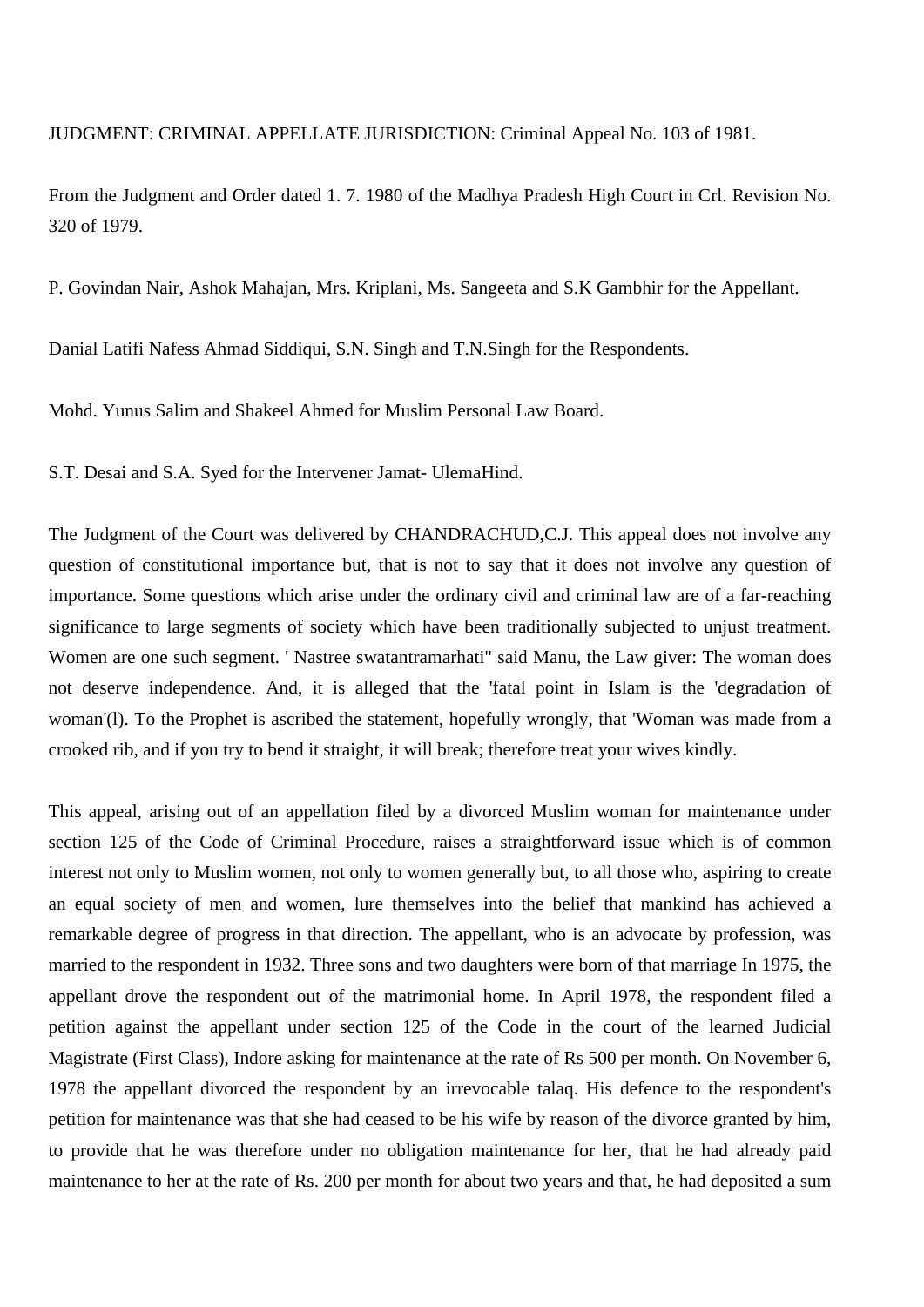of Rs. 3000 in the court by way of dower during the period the of iddat. In August, 1979 the learned Magistrate directed appellant to pay a princely sum of Rs. 25 per month to the respondent by way of maintenance. It may be mentioned that the respondent had alleged that the appellant earns a professional income of about Rs. 60,000 per year. In July, 1980, in a revisional application filed by the respondent, the High Court of Madhya Pradesh enhanced the amount of maintenance to Rs. 179.20 per month. The husband is before us by special leave.

Does the Muslim Personal Law impose no obligation upon the husband to provide for the maintenance of his divorced wife ? Undoubtedly, the Muslim husband enjoys the privilege of being

(1) 'Selections from Kuran'-Edward William Lane 1843, Reprint 1982, page xc (Introduction) able to discard his wife whenever he chooses to do so, for reasons good, bad or indifferent. Indeed, for no reason at all. But, is the only price of that privilege the dole of a pittance during the period of iddat ? And, is the law so ruthless in its inequality that, no matter how much the husband pays for the maintenance of his divorced wife during the period of iddat, the mere fact that he has paid something, no matter how little, absolves him for ever from the duty of paying adequately so as to enable her to keep her body and soul together ? Then again, is there any provision in the Muslim Personal Law under which a sum is payable to the wife 'on divorce' ? These are some of the important, though agonising, questions which arise for our decision.

The question as to whether section 125 of the Code applies to Muslims also is concluded by two decisions of this Court which are reported in Bai Tahira v. Ali Hussain Fidalli Chothia(1) and Fazlunbi v. K. Khader Vali.(2) These decisions took the view that the divorced Muslim wife is entitled to apply for maintenance under section 125. But, a Bench consisting of our learned Brethren, Murtaza Fazal Ali and A. Varadarajan, JJ. were inclined to the view that those cases are not correctly decided. Therefore, they referred this appeal to a larger Bench by an order dated February 3, 1981, which reads thus:

 "As this case involves substantial questions of law of far-reaching consequences, we feel that the decisions of this Court in Bai Tahira v. Ali Hussain Fidaalli Chothia & Anr and Fuzlunbi v. K. Khader Vnli & Anr. require reconsideration because, in our opinion, they are not only in direct contravention of the plain and an unambiguous language of s. 127(3)(b) of the Code of Criminal Procedure, 1973 which far from overriding the Muslim Law on the subject protects and applies the same in case where a wife has been divorced by the husband and the dower specified has been paid and the period of iddat has been observed. The decision also appear to us to be against the fundamental concept of divorce by the husband and its consequences (1) 1979 (2) SCR 75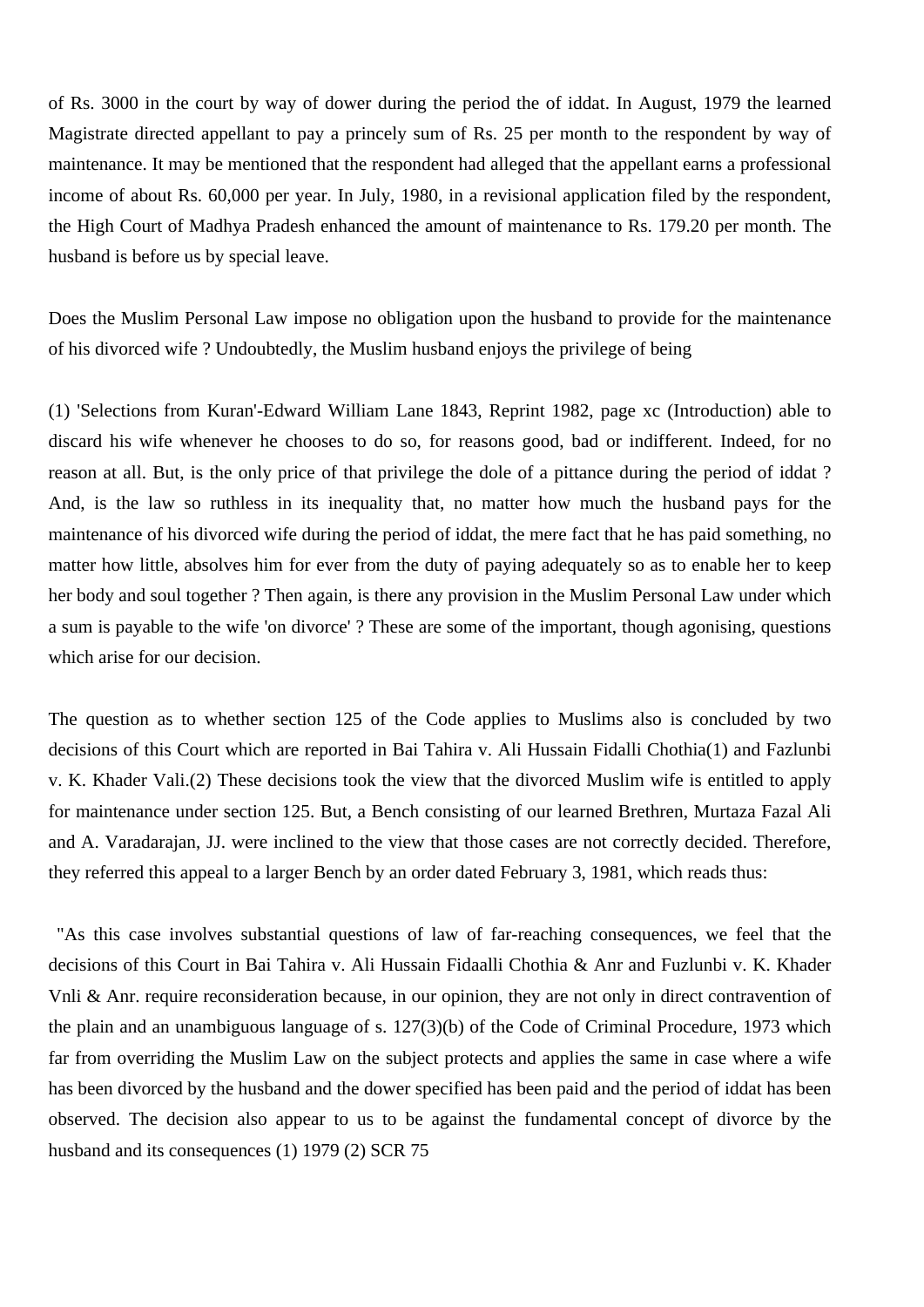(2) 1980 (3)SCR 1127 under the Muslim law which has been expressly protected by s. 2 of the Muslim Personal Law (Shariat)

Application Act, 1937-an Act which was not noticed by the aforesaid decisions. We, therefore, direct that the matter may be placed before the Honorable Chief Justice for being heard by a larger Bench consisting of more than three Judges. "

 Section 125 of the Code of Criminal Procedure which deals with the right of maintenance reads thus: "Order for maintenance of wives, children and parents 125. (1) If any person having sufficient means neglects or refuses to maintain- (a) his wife, unable to maintain herself, (b)

(c)

(d)

 a Magistrate of the first class may, upon proof of such neglecter refusal, order such person to make a monthly allowance for the maintenance of his wife .. at such monthly rate not exceeding five hundred rupees in the whole as such Magistrate think fit Explanation-For the purposes of this Chapter,- (a)

(b) "Wife" includes a woman who has been divorced by, or has obtained a divorce from, her husband has not remarried.

(2) . (3) If any person so ordered fails without sufficient cause to comply with the order, any such Magistrate may, for every breach of the order, issue a warrant for levying the amount due in the manner provided for levying fines, and may sentence such person, for the whole or any part of each month's allowance remaining unpaid after the execution of the warrant, to imprisonment for a term which may extend to one month or until payment if sooner made: Provided

Provided further that if such person offers to maintain his wife on condition of her living with him. and she refuses to live with him, such Magistrate may consider any grounds of refusal stated by her, and may make an order under this section notwithstanding such offer, if he is satisfied that there is just ground for so doing.

Explanation-If a husband has contracted marriage with another woman or keeps a mistress, it shall be considered to be just ground for his wife's refusal to live with him."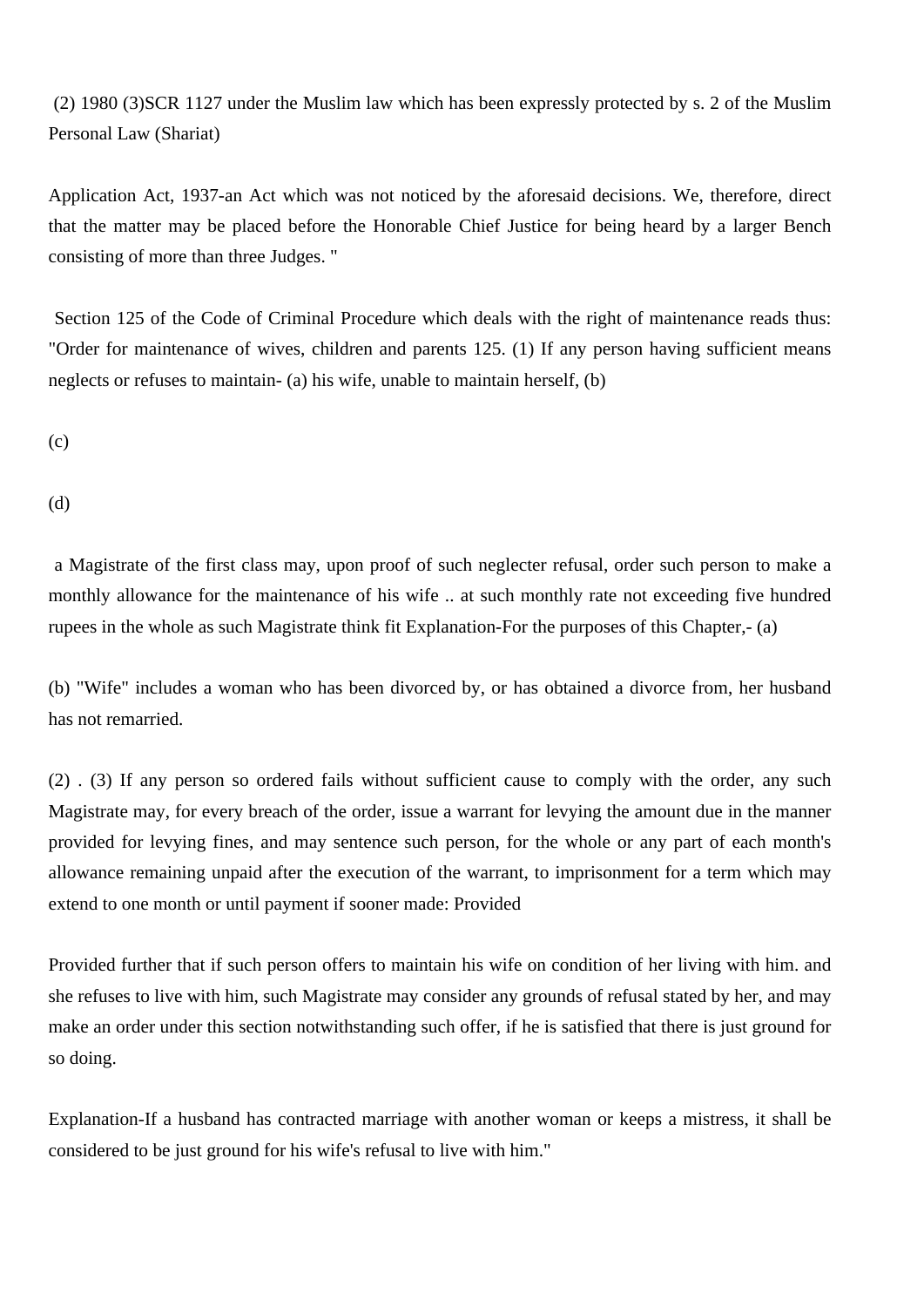Section 127(3)(b), on which the appellant has built up the edifice of his defence reads thus: "Alteration" in allowance

127. (1)

(2)

(3) Where any order has been made under section 125 in favour of a woman who has been divorced by, or has obtained a divorce from her husband, the Magistrate shall, if he is satisfied that- (a)

(b) the woman has been divorced by her husband and that she has received, whether before or after the date of the said order, the whole of the Sum which, under any customary or personal law applicable to the parties, was payable on such divorce, cancel such order,-

 (i) in the case where such sum was paid before such order, from the date on which such order was made.

(ii) in any other case, from the date of expiry of the period, if any, for Which maintenance has been actually paid by the husband to the woman." Under section  $125(1)(a)$ , a person who, having sufficient means, neglects or refuses to maintain his wife who is unable to maintain herself, can be asked by the court to pay a monthly maintenance to her at a rate not exceeding Five Hundred rupees. By clause (b) of the Explanation to section 125(1), 'wife' includes a divorced woman who has not remarried. These provisions are too clear and precise to admit of any doubt or refinement. The religion professed by a spouse or by the spouses has no place in the scheme of these provisions. Whether the spouses are Hindus or Muslims, Christians or Parsis, pagans or heathens, is wholly irrelevant in the application of these provisions. The reason for this is axiomatic, in the sense that section 125 is a part of the Code of Criminal Procedure, not of the Civil Laws which define and govern The rights and obligations of the parties belonging to particular, religions, like the Hindu Adoptions and Maintenance Act, the Shariat, or the Parsi Matrimonial Act. Section 125 was enacted in order to provide a quick and summary remedy to a class of persons who are unable to maintain themselves. What difference would it then make as to what is the religion professed by the neglected wife, child or parent ? Neglect by a person of sufficient means to maintain these and the inability of these persons to maintain themselves are the objective criteria which determine the applicability of section 125. Such provisions, which are essentially of a prophylactic nature, cut across the barriers of religion. True, that they do not supplant the personal law of the parties but, equally the religion professed by the parties or the state of the personal law by which they are governed, cannot have any repercussion on the applicability of such laws unless, within the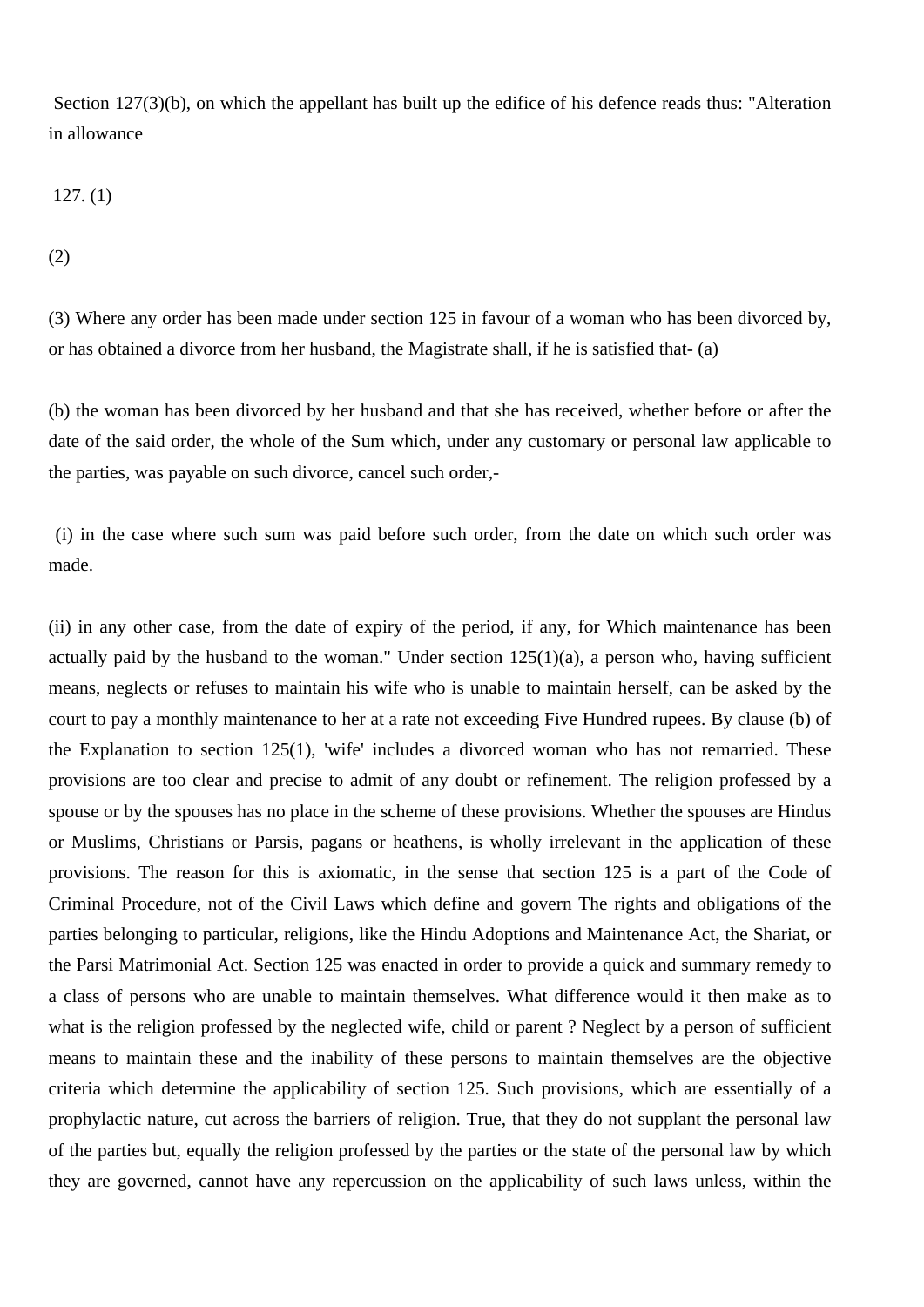framework of the Constitution, their application is restricted to a defined category of religious groups or classes. The liability imposed by section 125 to maintain close relatives who are indigent is founded upon the individual's obligation to the society to prevent vagrancy and destitution. That is the moral edict of the law and morality cannot be clubbed with religion. Clause (b) of the Explanation to section 125(1), which defines 'wife' as including a divorced wife, contains no words of limitation to justify the exclusion of Muslim women from its scope. Section 125 is truly secular in character.

Sir James FitzJames Stephen who piloted the Code of Criminal Procedure, 1872 as a Legal Member of the Viceroy's Council, described the precursor of Chapter IX of the Code in which section 125 occurs, as 'a mode of preventing vagrancy or at least of preventing its consequences. In Jagir kaur v. Jaswont Singh,(1) Subba Rao, J. speaking for the Court said that Chapter "VI of the Code of 1898 which contained section 488, corresponding to section 125, "intends to serve a social purpose". In Nanak Chand v. Shri Chandra Kishore Agarwala.(2) Sikri, J., while pointing out that the scope of the Hindu Adoptions and Maintenance Act, 1956 and that of section 488 was different, said that section 488 was "applicable to all persons belonging to all religions and has no relationship with the personal law of the parties".

Under section 488 of the Code of 1898, the wife's right to maintenance depended upon the continuance of her married status. Therefore, that. right could be defeated by the husband by divorcing her unilaterally as under the Muslim Personal Law, or by obtaining a decree of divorce against her under the other systems of law. It was in order to remove this hardship that the Joint Committee recommended that the benefit of the provisions regarding maintenance should be, extended to a divorced woman, so long as she has not remarried after the divorce. That is the genesis of clause (b) of the Explanation to section 125(1), which provides that 'wife' includes a woman who has been divorced by, or has obtained a divorce from her husband and has not remarried. Even in the absence of this provision, the courts had held under the Code of 1&98 that the provisions regarding maintenance were independent of the personal law governing the parties. The induction of the definition of 'wife, so as to include a divorced woman lends even greater weight to that

(1) 1964 (2) SCR 73, 84. (2) 1970 (l) S CR 565. conclusion. 'Wife' means a wife as defined, irrespective of the religion professed by her or by her husband. Therefor, a divorced Muslim woman, so long as she has not remarried, is a 'wife' for the purpose of section 125. The statutory right available to her under that section is unaffected by the provisions of the personal law applicable to her.

The conclusion that the right conferred by section 125 can be exercised irrespective of the personal law of the parties is fortified, especially in regard to Muslims, by the provision contained in the Explanation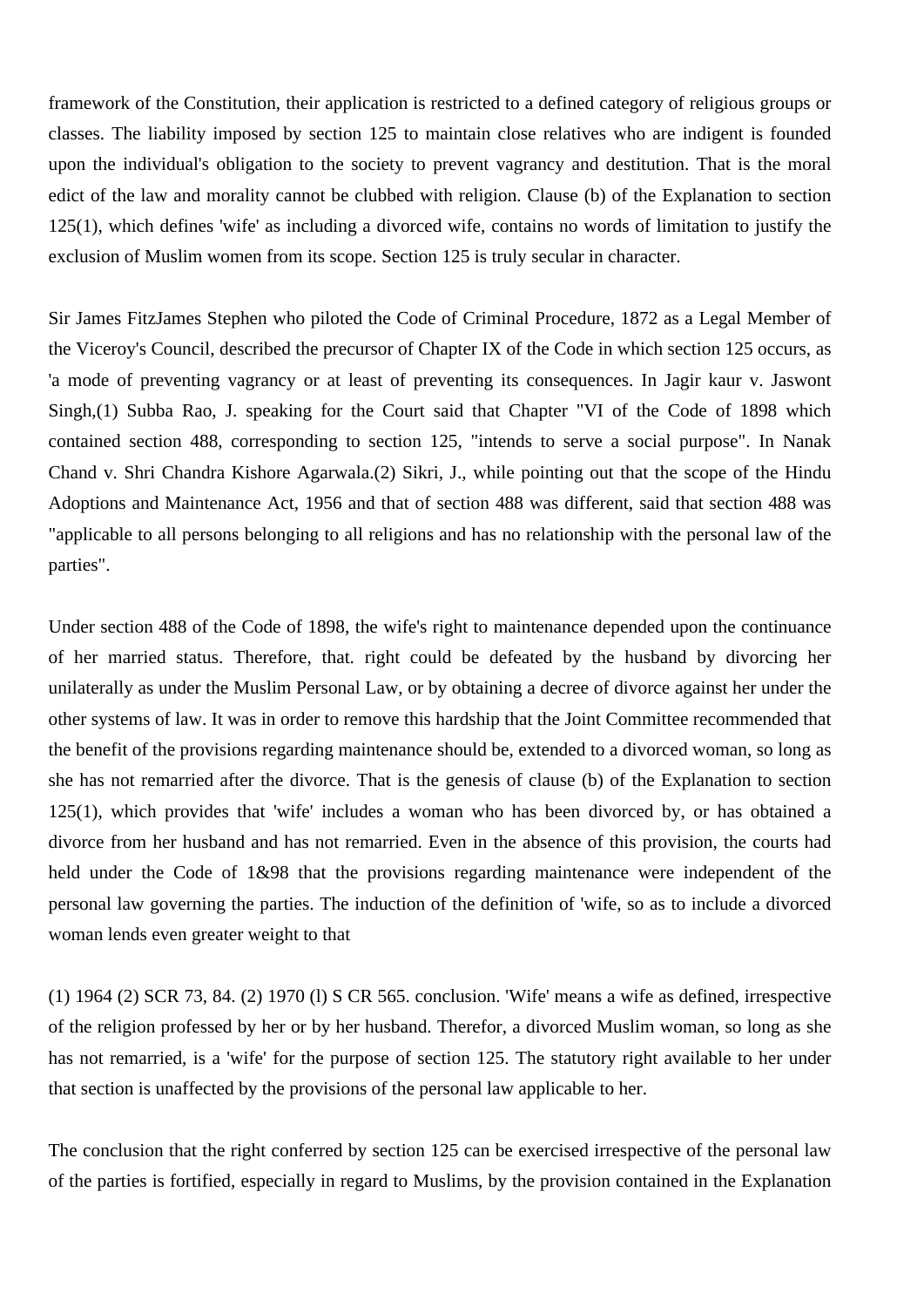to the second proviso to section 125(3) of the Code. That proviso says that if the husband offers to maintain his wife on condition that she should live with him, and she refuses to live with him, the Magistrate may consider any grounds of refusal stated by her, and may make an order of maintenance not with standing the offer of the husband, if he is satisfied that there is a just ground for passing such an order. According to the Explanation to the proviso:

 "If a husband has contracted marriage with another woman or keeps a mistress, it shall be considered to be just ground for his wife's refusal to live with him." It is too well-known that "A Mahomedan may have as many as four wives at the same time but not more. If he marries a fifth wife when he has already four, the marriage is not void, but merely irregular". (See Mulla's Mahomedan Law,18th Edition, paragraph 25S, page 285, quoting Baillie's Digest of Moohummudan Law; and Ameer Ali's Mahomedan Law, 5th Edition, Vol. II, page 280). The explanation confers upon the wife the right to refuse to live with her husband if he contracts another marriage, leave alone 3 or 4 other marriages. It shows, unmistakably, that section 125 overrides the personal law, if is any there conflict between the two.

The whole of this discussion as to whether the right conferred by section 125 prevails over the personal law of the parties, has proceeded on the assumption that there is a conflict between the provisions of that section and those of the Muslim Personal Law. The argument that by reason of section 2 of the Shariat Act, XXVI of 1937, the rule of decision in matters relating, inter alia, to maintenance "shall be the Muslim Personal Law" also proceeds upon a similar assumption. We embarked upon the decision of the question of priority between the Code and the Muslim Personal Law on the assumption that there was a conflict between the two because, in so far as it lies in our power, we wanted to set at rest, once for all, the question whether section 125 would prevail over the personal law of the parties, in cases where they are in conflict.

The next logical step to take is to examine the question, on which considerable argument has been advanced before us, whether there is any conflict between the provisions of section 125 and those of the Muslim Personal Law on the liability of the Muslim husband to provide for the maintenance of his divorced wife.

The contention of the husband and of the interveners who support him is that, under the Muslim Personal Law, the liability of the husband to maintain a divorced wife is limited to the period of iddat. In support of this proposition, they rely upon the statement of law on the point contained in certain text books. In Mulla's Mahomedan Law (18th Edition, para 279, page 301), there is a statement to the effect that, "After divorce, the wife is entitled to maintenance during the period of iddat". At page 302, the learned author says: -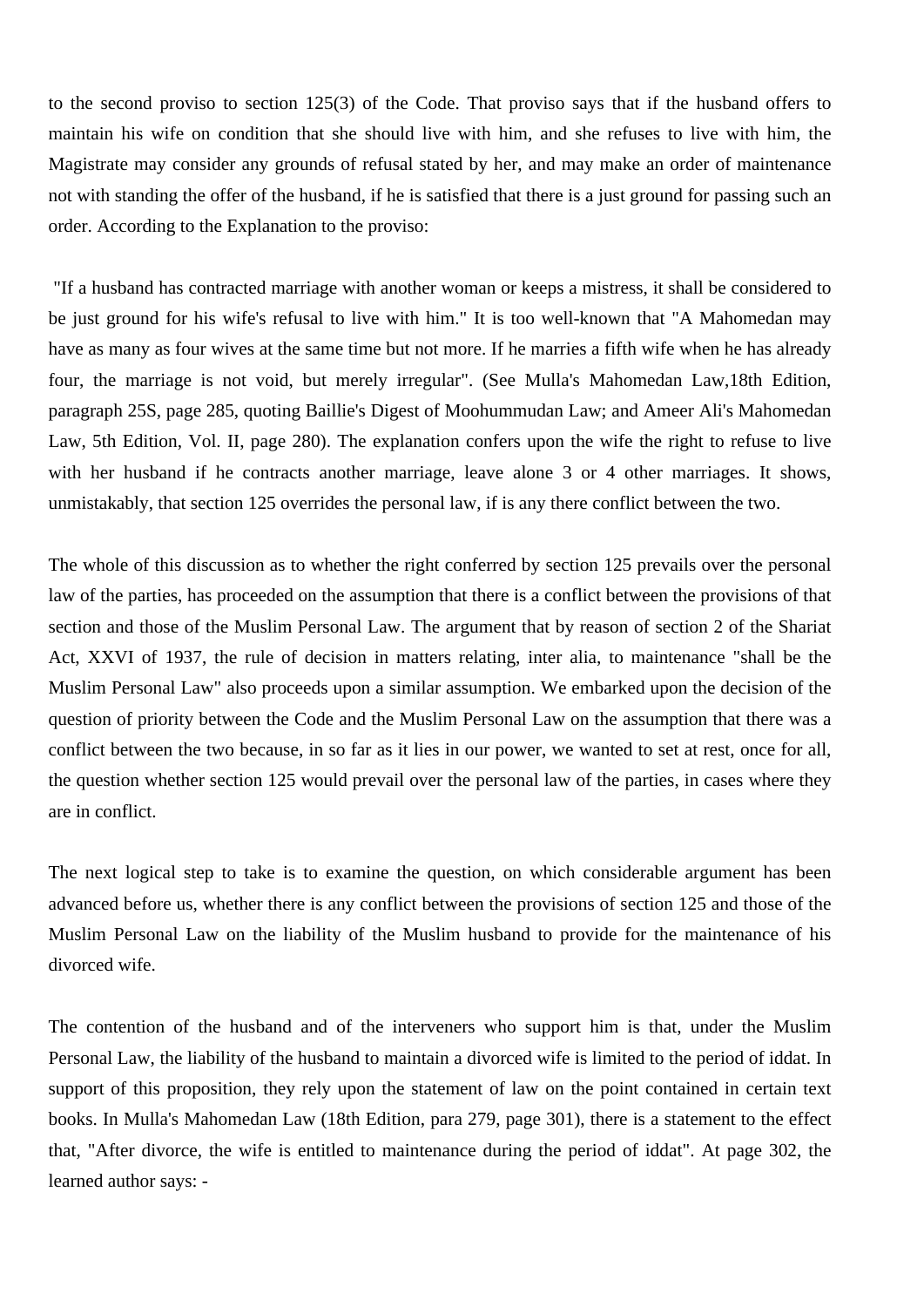'Where an order is made for the maintenance of a wife under section 488 of the Criminal Procedure Code and the wife is afterwards divorced, the order ceases to operate on the expiration of the period of iddat.

The result is that a Mahomedan may defeat an order made against him under section 488 by divorcing his wife immediately after the order is made. His obligation to maintain his wife will cease in that case on the completion of her iddat,"

Tyabji's Muslim law (4th Edition, para 304, pages 268- 269). contains the statement that:

 "On the expiration of the iddat after talaq, the wife's right to maintenance ceases, whether based on the Muslim Law, or on an order under the Criminal Procedure Code-" According to Dr Paras Diwan:

 "When a marriage is dissolved by divorce the wife is entitled to maintenance during the period of iddat On the expiration of the period of iddat, the wife is not entitled to any maintenance under any circumstances. Muslim Law does not recognise any obligation on the part of a man to maintain a wife whom he had divorced."

(Muslim Law in Modern India, 1982 Edition, page 130)

These statements in the text book are inadequate to establish the proposition that the Muslim husband is not under an obligation to provide for the maintenance of his divorced wife, who is unable to maintain herself. One must have regard to the entire conspectus of the Muslim Personal Law in order to determine the extent both, in quantum and induration, of the husband's liability to provide for the maintenance of an indigent wife who has been divorced by him. Under that law, the husband is bound to pay Mahr to the wife as a mark of respect to her. True, that he may settle any amount he likes by way of dower upon his wife, which cannot be less than 10 Dir hams, which is equivalent to three or four rupees (Mulla's Mahomedan Law, 18th Edition, para 286, page 308). But, one must have regard to the realities of life Mahr is a mark of respect to the wife. The sum settled by way of Mahr is generally expected to take care of the ordinary requirements of the wife, during the marriage and after. But these provisions of the Muslim Personal Law do not countenance cases in which the wife is unable to maintain herself after the divorce. We consider it not only incorrect but unjust, to extend the scope of the statements extracted above to cases in which a divorced wife is unable to maintain herself. We are of the opinton that the application of those statements of law must be restricted to that class of cases, in which there is no possibility of vagrancy or destitution arising out of the indigence of the divorced wife. We are not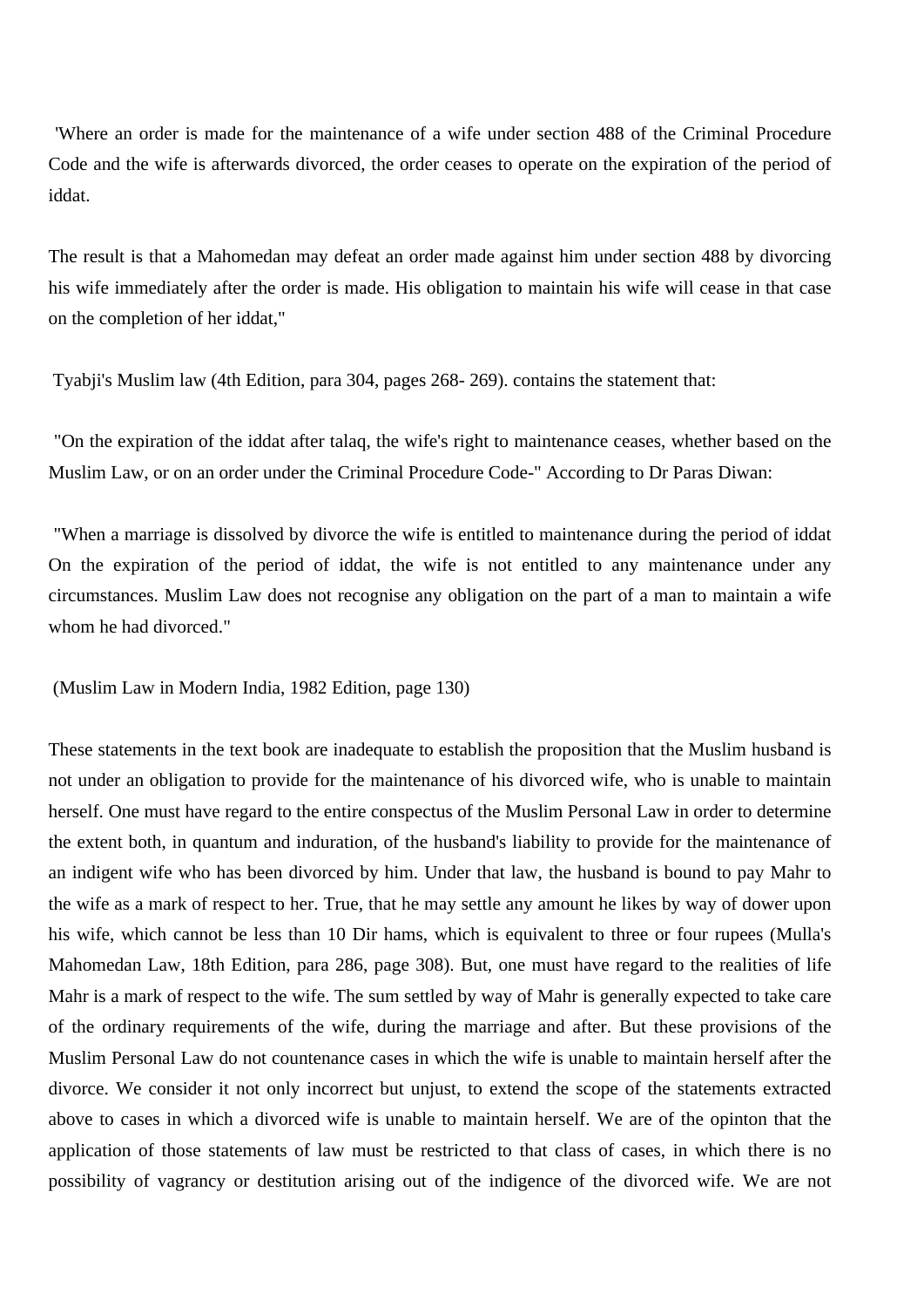concerned here with the broad and general question whether a husband is liable to maintain his wife, which includes a divorced wife, in all circumstances and at all events. That is not the subject matter of section 125. That section deals with cases in which, a person who is possessed of sufficient means neglects or refuses to maintain, amongst others, his wife who is unable to maintain herself. Since the Muslim Personal Law, which limits the husband's liability to provide for the maintenance of the divorced wife to the period of iddat, does not contemplate or countenance the situation envisaged by section 125, it would be wrong to hold that the Muslim husband, according to his personal law, is not under all obligation to provide maintenance, beyond the period of iddat, to his divorced wife who is unable to maintain herself. The argument of the appellant that, according to the Muslim Personal Law, his liability to provide for the maintenance of his divorced wife is limited to the period of iddat, despite the fact she is unable to maintain herself, has therefore to be rejected. The true position is that, if the divorced wife is able to maintain herself, the husband's liability to provide maintenance for her ceases with the expiration of the period of iddat. If she is unable to maintain herself, she is entitled to take recourse to section 125 of the Code. The outcome of this discussion is that there is no conflict between the provisions of section 125 and those of the Muslim Personal Law on the question of the Muslim husband's obligation to provide maintenance for a divorced wife who is unable to maintain herself.

There can be no greater authority on this question than the Holy Quran, "The Quran, the Sacred Book of Islam, comprises in its 114 Suras or chapters, the total of revelations believed to have been communicated to Prophet Muhammed, as a final expression of God's will". (The Quran- Interpreted by Arthur J. Arberry). Verses (Aiyats) 241 and 242 . of the Quran show that according to the Prophet, there is an obligation on Muslim husbands to provide for their divorced wives. The Arabic version of those Aiyats and their English translation are reproduced below: Arabic version English version

Ayat No. 241 For divorced women WA LIL MOTALLAQATAY Maintenance (should be

MATA UN Provided) BIL MAAROOFAY On a reasonable (Scale)

HAQQAN This is a duty ALAL MUTTAQEENA On the righteous. Ayat No. 242

KAZALEKA YUBAIYYANULLAHO Thus doth God LAKUM AYATEHEE LA ALLAKUM Make clear His Signs TAQELOON To you: in order that

ye may understand.

(See 'The Holy Quran' by Yusuf Ali, Page 96).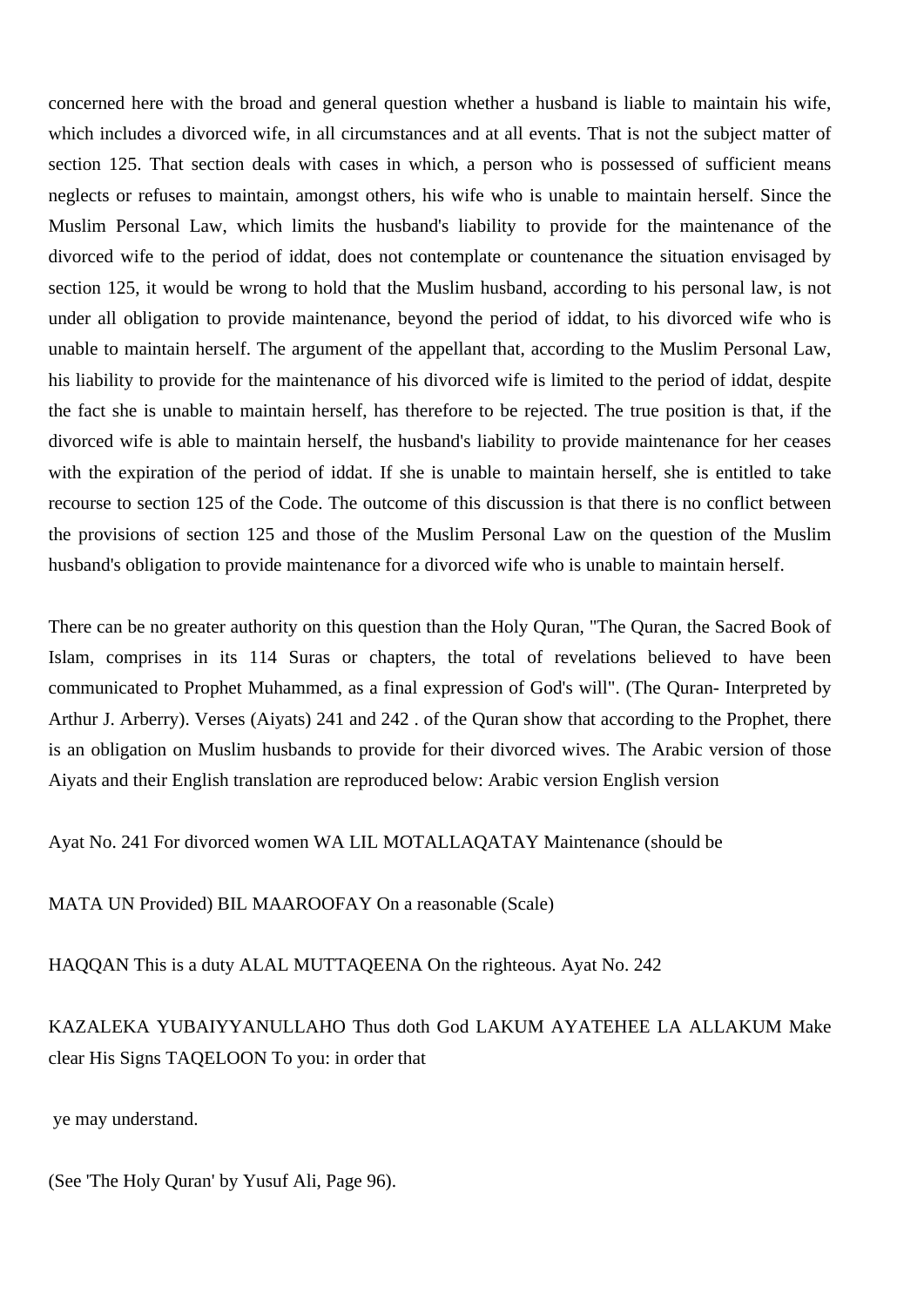The correctness of the translation of these Aiyats is not in dispute except that, the contention of the appellant is that the word 'Mata' in Aiyat No. 241 means 'provision' and not 'maintenance'. That is a distinction without a difference. Nor are we impressed by the shuffling plea of the All India Muslim Personal Law Board that, in Aiyat 241, the exhortation is to the' Mutta Queena', that is, to the more pious and the more God-fearing, not to the general run of the Muslims, the 'Muslminin'. In Aiyat 242, the Quran says: "It is expected that you will use your commonsense".

The English version of the two Aiyats in Muhammad Zafrullah Khan's 'The Quran' (page 38) reads thus: "For divorced women also there shall be provision according to what is fair. This is an obligation binding on the righteous. Thus does Allah make His commandments clear to you that you may understand." The translation of Aiyats 240 to 242 in 'The Meaning of the Quran' (Vol. I, published by the Board of Islamic Publications, Delhi) reads thus .

"240-241.

Those of you, who shall die and leave wives behind them, should make a will to the effect that they should be provided with a year's maintenance and should not be turned out of their homes. But if they leave their homes of their own accord, you shall not be answerable for whatever they choose for themselves in a fair way; Allah is All Powerful, All-wise. Likewise, the divorced women should also be given something in accordance with the known fair standard. This is an obligation upon the God-fearing people. 242. A Thus Allah makes clear His commandments for you: It is expected that you will use your commonsense." In "The Running Commentary of The Holy Quran" (1964 Edition) by Dr. Allamah Khadim Rahmani Nuri, Aiyat No. 241 is translated thus: "241

 And for the divorced woman (also) a provision (should be made) with fairness (in addition to her dower); (This is) a duty (incumbent) on the reverent." In "The Meaning of the Glorious Quran, Text and Explanatory Translation", by Marmaduke Pickthall, (Taj Company Ltd.,karachi), Aiyat 241 is translated thus: '-241.

For divorced women a provision in kindness: A duty for those who ward off (evil)." Finally, in "The Quran Interpreted" by Arthur J. Arberry. Aiyat 241 is translated thus: "241.

There shall be for divorced women provision honourable-an obligation on the god fearing." So God makes clear His signs for you: Happily you will understand."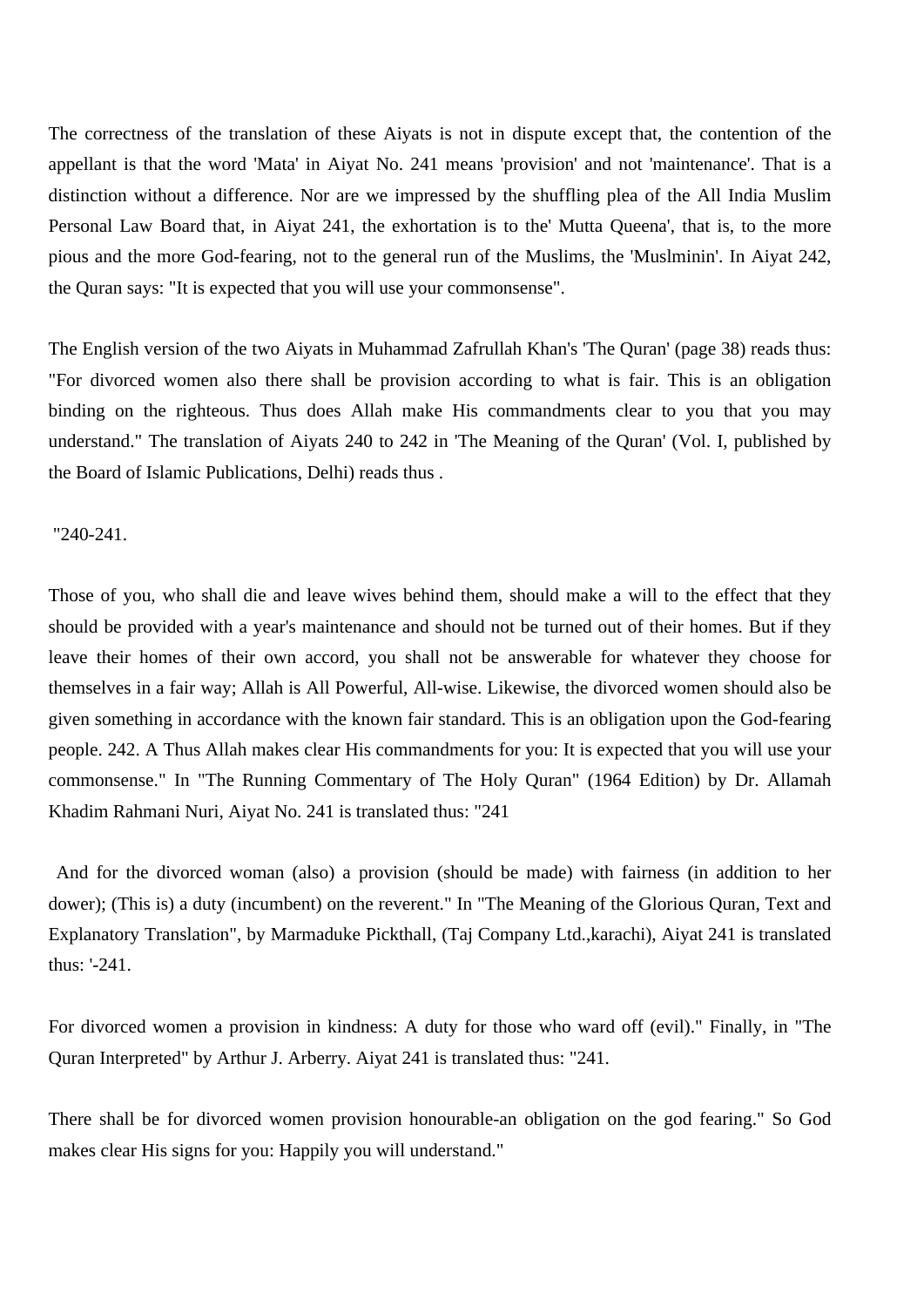Dr. K.R. Nuri in his book quoted above: 'The Running Commentary of the Holy Quran", says in the preface: "Belief in Islam does not mean mere confession of the existence of something. It really means the translation of the faith into action. Words without deeds carry no meaning in Islam. Therefore the term "believe and do good" has been used like a phrase all over the Quran.

Belief in something means that man should inculcate the qualities or carry out the promptings or guidance of that thing in his action. Belief in Allah means that besides acknowledging the existence of the Author of the Universe, we are to show obedience to His commandments"

 These Aiyats leave no doubt that the Quran imposes an obligation on the Muslim husband to make provision for or to provide maintenance to the divorced wife. The contrary argument does less than justice to the teaching of the Quran. As observed by Mr. M. Hidayatullah in his introduction to Mulla's Mahomedan Law, the Quran is Al- furqan' that is one showing truth from falsehood and right from wrong.

The second plank of the appellant's argument is that the respondent's application under section 125 is liable to be dismissed be cause of the provision contained in section 127 (3) (b). That section provides, to the extent material, that the Magistrate shall cancel the order of maintenance, if the wife is divorced by the husband and, she has received "the whole of the sum which, under any customary or personal law applicable to the parties, was payable on such divorce". That raises the question as to whether, under the Muslim Personal law, any sum is payable to the wife 'on divorce'. We do not have to grope in the dark and speculate as to which kind of a sum this can be because, the only argument advanced before us on behalf of the appellant and by the interveners supporting him, is that Mahr is the amount payable by the husband to the wife on divorce. We find it impossible to accept this argument.

In Mulla's principles of Mahomedan Law (18th Edition, page 308), Mahr or Dower is defined in paragraph 285 as "a sum of money or other property which the wife is entitled to receive from the husband in consideration of the marriage." Dr. Paras Diwan in his book, "Muslim Law in Modern India" (1982 Edition, page 60), criticises this definition on the ground that Mahr is not payable "in consideration of marriage" but is an obligation imposed by law on the husband as a mark of respect for the wife, as is evident from the fact that non-specification of Mahr at the time of marriage does not affect the validity of the marriage. We need not enter into this controversy and indeed, Mulla`s book itself contains the further statement at page 308 that the word 'consideration' is not used in the sense in which it is used in the Contract Act and that under the Mohammedan Law, Dower is an obligation imposed upon the husband as a mark of respect for the wife. We are concerned to find is whether Mahr is an amount payable by the husband to the wife on divorce. Some confusion is caused by the fact that, under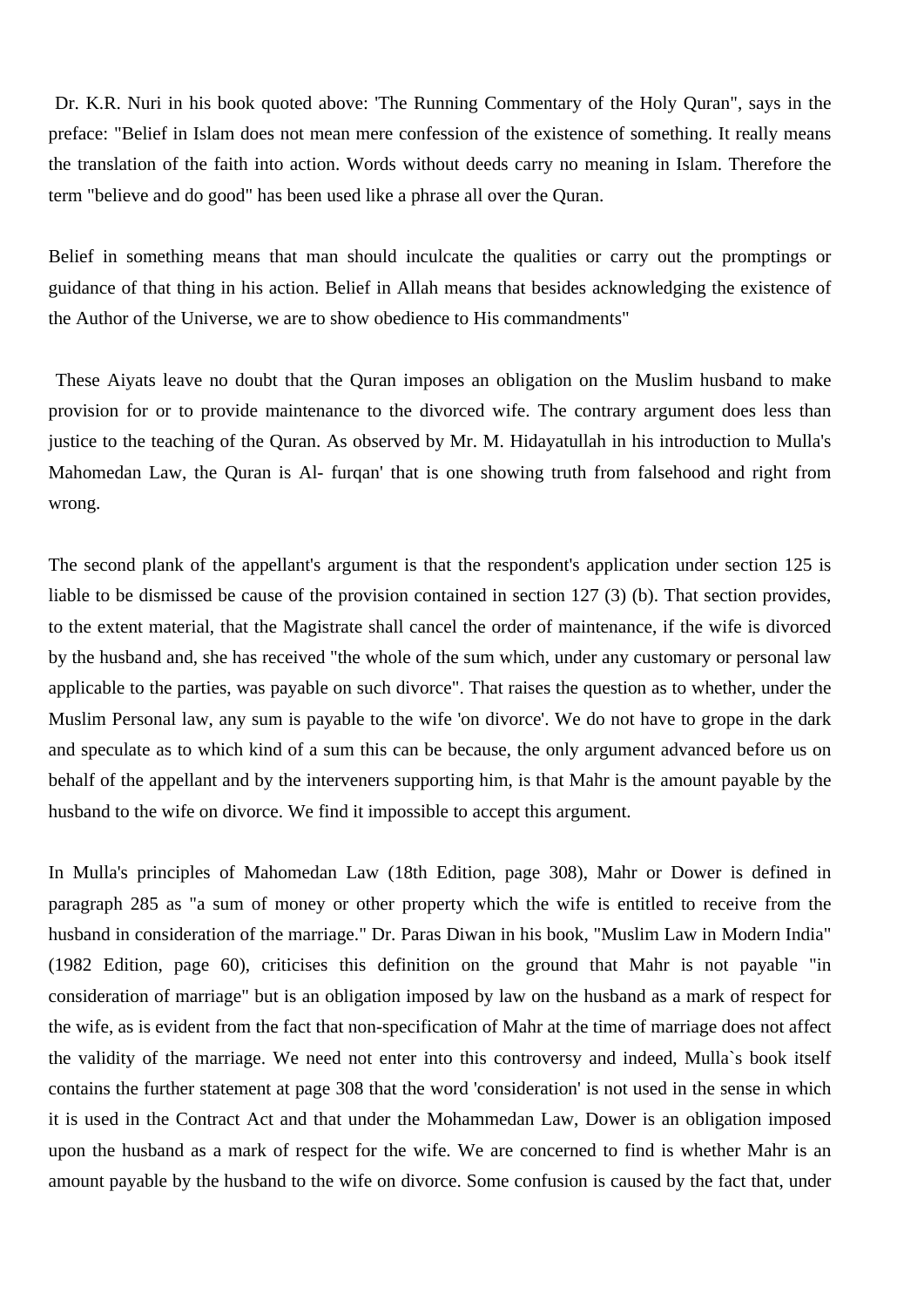the Muslim Personal Law, the amount of Mahr is usually split into two parts, one of which is called "prompt", which is payable on demand, and the other is called "deferred ", which is payable on the dissolution of the marriage by death or by divorce. But, the tact that deferred Mahr is payable at the time of the dissolution of marriage, cannot justify the conclusion that it is payable 'on divorce'. Even assuming that, in a given case, the entire amount of Mahr is of the deferred variety payable on the dissolution of marriage by divorce, it cannot be said that it is an amount which is payable on divorce. Divorce may be a convenient or identifiable point of time at which the deferred amount has to be paid by the husband to the wife. But, the payment of the amount is not occasioned by the divorce, which is what is meant by the expression 'on divorce', which occurs in section 127 (3) (b) of the Code. If Mahr is an amount which the wife is entitled to receive from the husband hl consideration of the marriage, that is the very opposite of the amount being payable in consideration of divorce. Divorce dissolves the Marriage. Therefore no amount which is payable in consideration of the marriage can possibly be described as an amount payable in consideration of divorce. The alternative premise that Mahr is an obligation imposed upon the husband as a mark of respect for the wife, is wholly detrimental to the stance that it is an amount payable to the wife on divorce.A man may marry a woman for love, looks, learning or nothing at all. And. he may settle a sum upon her as a mark of respect for her. But he does not divorce her as a mark of respect. Therefore, a sum payable to the wife out of respect cannot be a sum payable 'on divorce'.

In an appeal from a Full Bench decision of the Allahabad High Court, the Privy Council in Hamira Bibi v. Zubaide Bibi(1) sum-

(1) 43 1. A. 294. med up the nature and character of Mahr in these words: "Dower is an essential incident under the Muslim Law to the status of marriage; to such an extent that is so that when it is unspecified at the time the marriage is contracted, the law declares that it must be adjudged on definite principles. Regarded as a consideration for the marriage, it is, in theory, payable before consummation; but the law allows its division into two parts, one of which is called "prompt" payable before the wife can be called upon to enter the conjugal domicil; the other " deferred", payable on the dissolution of the contract by the death of either of the parties or by divorce." (p. 300-301)

This statement of law was adopted in another decision of the Privy Council in Syed Sabir Husain v. Farzand Hasan.(1) It is not quite appropriate and seems invidious to describe any particular Bench of a court as "strong" but, we cannot resist the temptation of mentioning that Mr. Syed Ameer Ali was a party to the decision in Hamira Bibi while Sir Shadi Lal was a party to the decision in Syed Sabir Husain. These decisions show that the payment of dower may be deferred to a future date as, for example, death or divorce. But, that does not mean that the payment of the deferred dower is occasioned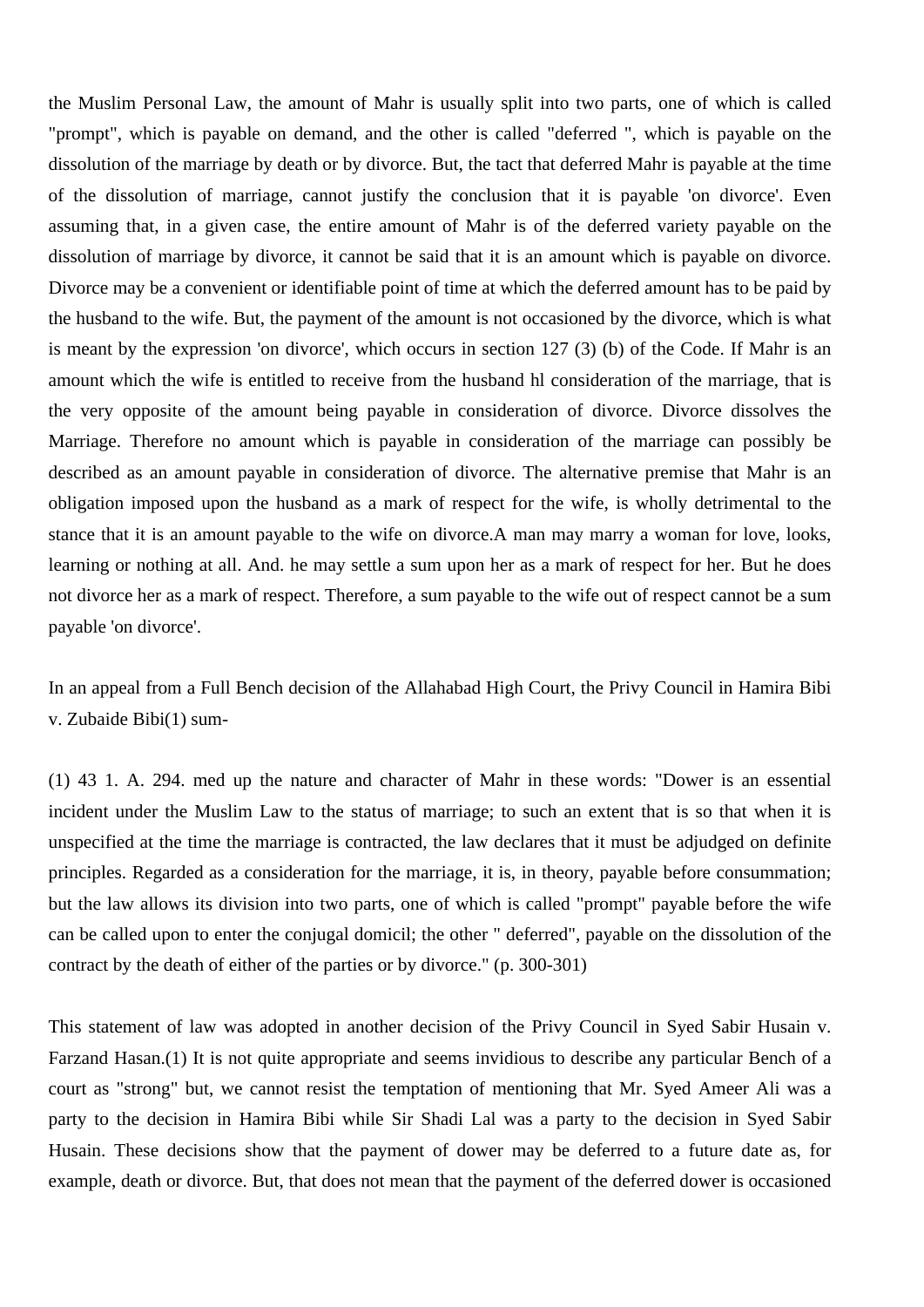by these events.

It is contended on behalf of the appellant that the proceedings of the Rajya Sabha dated December 18, 1973 (volume 86, column 186), when the bill which led to the Code of 1973 was on the anvil, would show that the intention of the Parliament was to leave the provisions of the Muslim Personal Law untouched. In this behalf, reliance is placed on the following statement made by Shri Ram Niwas Mirdha, the then Minister of State, Home Affairs: "Dr. Vyas very learnedly made certain observations that a divorced wife under the Muslim law deserves to be treated justly and she should get what is her equitable or legal due. Well, I will not go into this, but say that we would not like to interfere with the customary law of the Muslims through the Criminal Procedure Code. If there is

(1) 65 I.A. 119, 127 a demand for change in the Muslim Personal Law, it should actually come from the Muslim Community itself and we should wait for the Muslim public opinion on these matters to crystalise before we try to change this customary right or make changes in their personal law. Above all, this is hardly, the place where we could do so. But as I tried to explain, the provision in the Bill is an advance over the previous situation.

Divorced women have been included and brought within the admit of clause 125, but a limitation is being imposed by this amendment to clause 127, namely, that the maintenance orders would ceases to operate after the amounts due to her under the personal law are paid to her. This is a healthy compromise between wh lt has been termed a conservative interpretation of law or a concession to conservative public opinion and liberal approach to the problem. We have made an advance and not tried to transgress what are the personal rights of Muslim women. So this, I think, should satisfy Hon.

Members that whatever advance we have made is in the right direction and it should be welcomed." lt does appear from this speech that the Government did not desire to interfere with the personal law of the Muslim through the Criminal Procedure Code. It wanted the Muslim community to take the lead and the Muslim public opinion to crystalise on the reforms in their personal law. However, we do not concerned with the question whether the Government did not desire to bring about changes in the Muslim Personal Law by enacting sections 125 and 127 of the Code. As we have said earlier and, as admitted by the Minister, the Government did introduce such a change by defining the expression 'wife' to include a divorced wife. It also introduced another significant change by providing that the fact that the husband has contracted marriage with another woman is a just ground for the wife's refusal to live with him. The provision contained in section 127 (3) (b) may have been introduces because of the misconception that dower is an amount payable "on divorce". But, that cannot convert an amount payable as a mark of respect for the wife into an amount payable on divorce.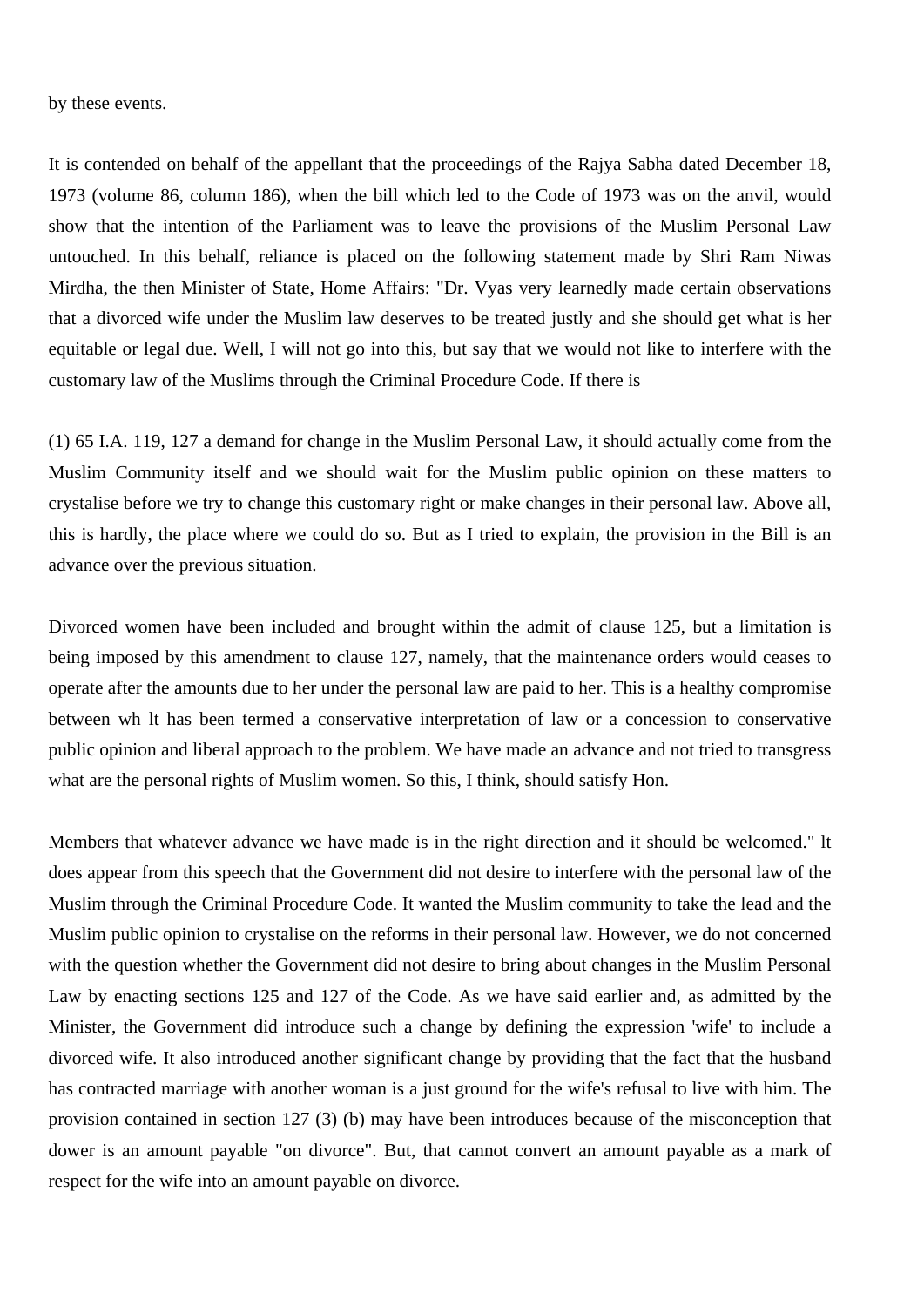It must follow from this discussion, unavoidably a little too long, that the judgments of this Court in Bai Tahira (Krishna Iyer J., Tulzapurkar J. and Pathak J.) and Fazlunbi (Krishna Iyer, J.,) one of us, Chinnappa Reddy J. and A. P. Sen J.) are correct. Justice Krishna Iyer who spoke for the Court in both these cases, relied greatly on the teleological and schematic method of interpretation so as to advance the purpose of the law. These constructional techniques have their own importance in the interpretation of statutes meant to ameliorate the conditions of suffering sections of the society. We have attempted to show that taking the language of the statute as one finds it, there is no escape from the conclusion that a divorced Muslim wife is entitled to apply for maintenance under section 125 and that, Mahr is not a sum which, under the Muslim Personal Law, is payable on divorce.

Though Bai Tahira was correctly decided, we would like, respectfully, to draw attention to an error which has crept in the judgement There is a statement at page 80 of the report, in the context of section 127 (3) (b), that "payment of Mahr money, as a customary discharge, is within the cognizance of that provision". We have taken the view that Mahr, not being payable on divorce, does not fall within the meaning of that provision.

It is a matter of deep regret that some of the interveners who supported the appellant, took up an extreme position by displaying an unwarranted zeal to defeat the right to maintenance of women who are unable to maintain themselves. The written submissions of the All India Muslim Personal Law Board have gone to the length of asserting that it is irrelevant to inquire as to how a Muslim divorce should maintain herself. The facile answer of the Board is (that the Personal Law has devised the system of Mahr to meet the requirements of women and if a woman is indigent, she must look to her relations, including nephew and cousins, to support her. This is a most unreasonable view of law as well as life. We appreciate that Begum Temur Jehan, a social worker who has been working in association with the Delhi City Women's Association for the uplift of Muslim women, intervened to support Mr. Daniel Latifi who appeared on behalf of the wife

 It is also a matter of regret that Article 44 of our Constitution has remained a dead letter. It provides that "The State shall endeavour to secure for the citizens a uniform civil code throughout the territory of India". There is no evidence of any official activity for framing a common civil code for the country.A belief seems to have gained ground that it is for the Muslim community to take a lead in the matter of reforms of their personal law.A common Civil Code will help the cause of national integration by removing disparate loyalties to laws which have conflicting ideologies. No community is likely to bell the cat by making gratuitous concessions on this issue. It is the State which is charged with the duty of securing a uniform civil code for the citizens of the country and, unquestionably, it has the legislative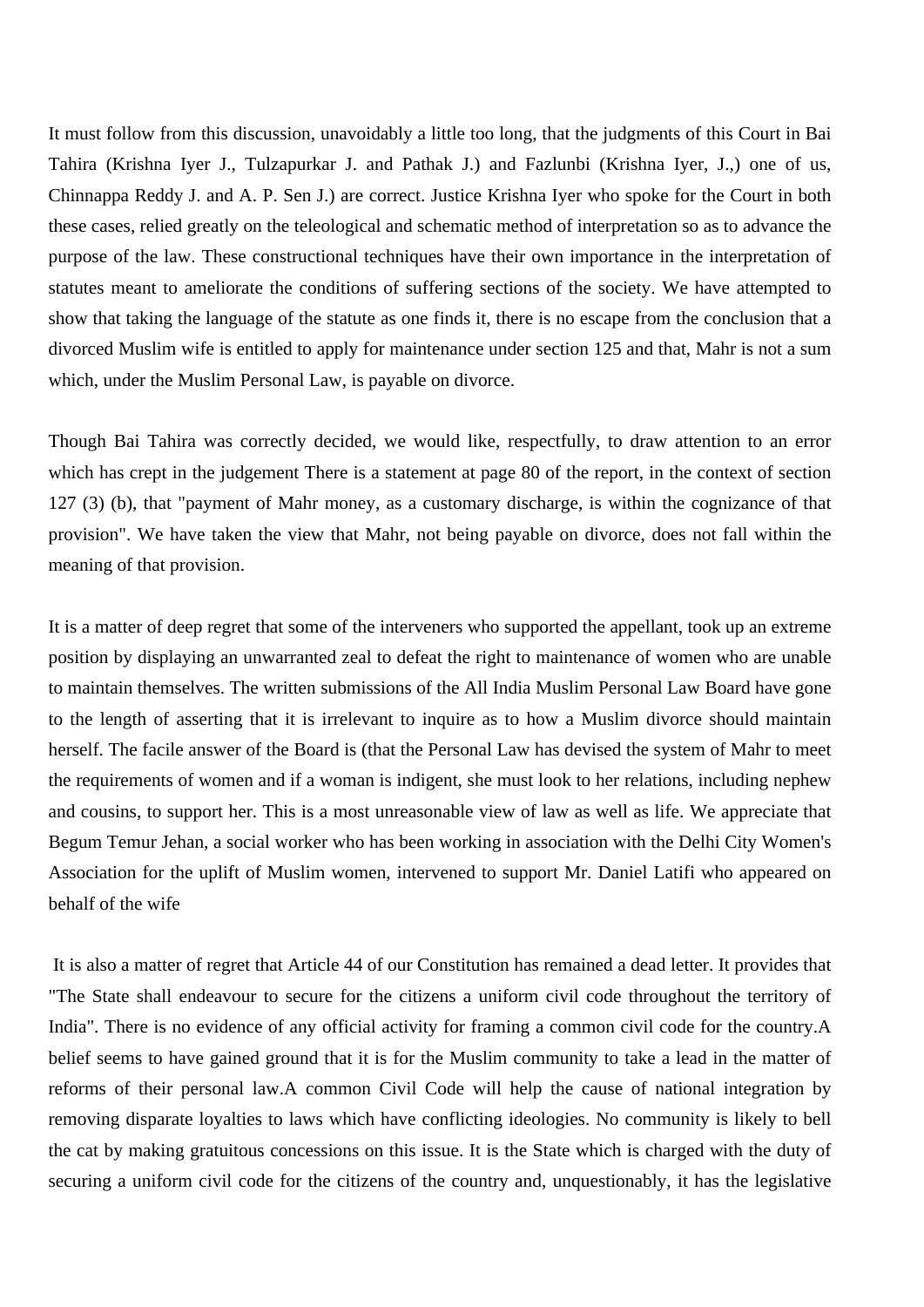competence to do so.A counsel in the case whispered, somewhat audibly, that legislative competence is one thing, the political courage to use that competence is quite another. We understand the difficulties involved in bringing persons of different faiths and persuasions on a common platform But, a beginning has to be made if the Constitution is to have any meaning. Inevitably, the role of the reformer has to be assumed by the courts because, it is beyond the endurance of sensitive minds to allow injustice to be suffered when it is so palpable. But piecemeal attempts of courts to bridge the gap between personal Laws cannot take the place of a common Civil Code. Justice to all is a far more satisfactory way of dispensing justice than justice from case to case.

Dr. Tahir Mahmood in his book 'Muslim Personal Law' (1977 Edition, pages 200-202), has made a powerful plea for framing a uniform Civil Code for all citizens of India. He says: "In pursuance of the goal of secularism, the State must stop administering religion based personal laws". He wants the lead to come from the majority community but, we should have thought that, lead or no lead, the State must act. It would be useful to quote the appeal made by the author to the Muslim community:

 "Instead of wasting their energies in exerting theological and political pressure in order to secure an "immunity" for their traditional personal law from the state` legislative jurisdiction, the Muslim will do well to begin exploring and demonstrating how the true Islamic laws, purged of their time-worn and anachronistic interpretations, can enrich the common civil code of India."

 At a Seminar held on October 18, 1980 under the auspices of the Department of Islamic and Comparative Law, Indian Institute of Islamic Studies New Delhi? he also made an appeal to the Muslim community to display by their conduct a correct understanding of Islamic concepts on marriage and divorce (See Islam and Comparative Law Quarterly, April-June, 1981, page 146).

Before we conclude, we would like to draw attention to the Report of the Commission on marriage and Family Laws, which was appointed by the Government of Pakistan by a Resolution dated August 4, 1955. The answer of the Commission to Question No.5 (page 1215 of the Report) is that

 "a large number of middle-aged women who are being divorced without rhyme or reason should not be thrown on the streets without a roof over their heads and without any means of sustaining themselves and their children."

 The Report concludes thus: "In the words of Allama Iqbal, "the question which is likely to confront Muslim countries in the near future, is whether the law of Islam is capable of evolution-a question which will require great intellectual effort, and is sure to he answered in the affirmative "